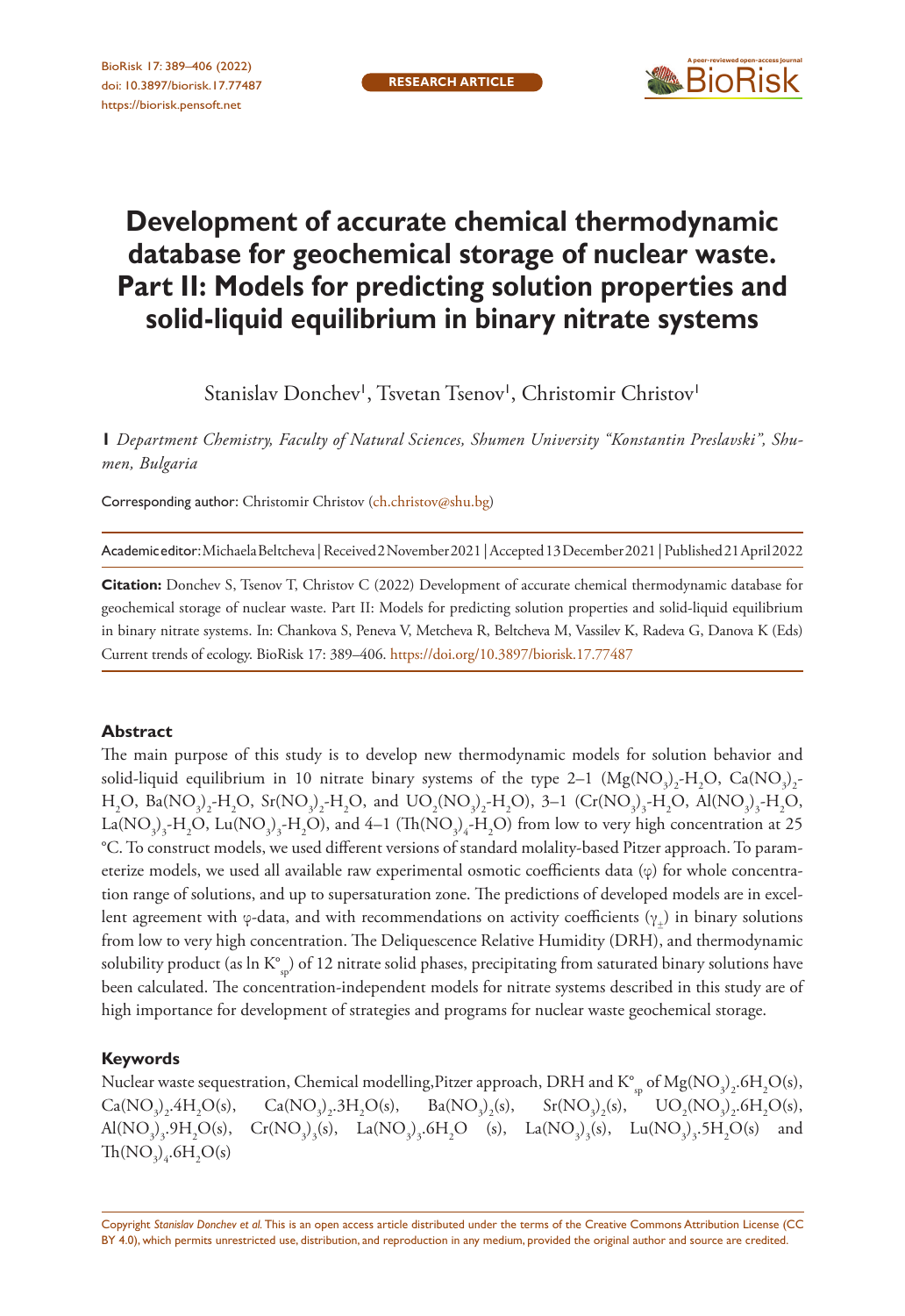## **Introduction**

Computer models that predict solution behavior and solid-liquid-gas equilibria close to experimental accuracy have wide applicability. They can simulate the complex changes that occur in nature and can replicate conditions that are difficult or expensive to duplicate in the laboratory. Such models can be powerful predictive and interpretive tools to study the geochemistry of natural waters and mineral deposits, solve environmental problems and optimize industrial processes. However, development of comprehensive models for natural systems, with their complexity and sensitivity, is a very difficult, time consuming and challenging task. The specific interaction approach for describing electrolyte solutions to high concentration introduced by Pitzer (1973, 1991) represents a significant advance in physical chemistry that has facilitated the construction of accurate computer thermodynamic models. It was showed that this approach could be expanded to accurately calculate solubilities in complex brines, and to predict the behavior of natural and industrial fluids from very low to very high concentration at standard temperature of 25 °C (Harvie et al. 1984; Trendafelov et al. 1995a, 1995b; Christov 1996a, 1998, 1999, 2001, 2002a, 2002b, 2003a, 2003b, 2003c, 2004, 2005; Christov et al. 1998; Ojkova et al. 1999; Park et al. 2009; Kolev et al. 2013; Lach et al. 2018; Guignot et al. 2019; Donchev and Christov 2020; Lassin et al. 2020; Donchev et al. 2021; Tsenov et al. 2021), and from 0 to 290 °C (Petrenko and Pitzer 1997; Christov and Moller 2004ab; Moller et al. 2006, 2007; Lassin et al. 2015; Christov 1995, 1996b, 2005, 2007, 2009, 2012, 2020).

A long term safety assessment of a repository for radioactive waste requires evidence, that all relevant processes are known and understood, which might have a significant positive or negative impact on its safety. It has to be demonstrated, that the initiated chemical reactions don't lead to an un-due release of radionuclides into the environmental geo-, hydro-, and bio-sphere. One key parameter to assess the propagation of a radionuclide is its solubility in solutions interacting with the waste. Solubility estimations can either be based on experimental data determined at conditions close to those in the repository or on thermodynamic calculations. A so called "thermodynamic database" created from experimental data is the basis for thermodynamic model calculations. Since the disposal of radioactive waste is a task encompassing decades, the database is projected to operate on a long-term basis. Chemical models that predict equilibrium involving mineral, gas and aqueous phases over a broad range of solution compositions and temperatures are useful for studying the interactions between used nuclear fuel waste and its surroundings. The reliability of such predictions depends largely on the thermodynamic database. Waters of high salinity are not a typical of many geochemical environments which may be chosen as future nuclear waste repository sites. This suggests that an accurate description of highly saline waters should be required for modeling of chemical interactions in and around nuclear repositories. Currently, the most accurate description of saline waters uses the Pitzer ion interaction model. Extensive thermodynamic databases, which are based on the Pitzer ion interaction model was developed within the Yucca Mountain Project (YMTDB: data0. ypf.r2) (Sandia National Laboratories 2007), and Thereda project (THermodynamic REference DAtabase, THEREDA-Final Report) (Altmaier et al. 2011). Unfortunately,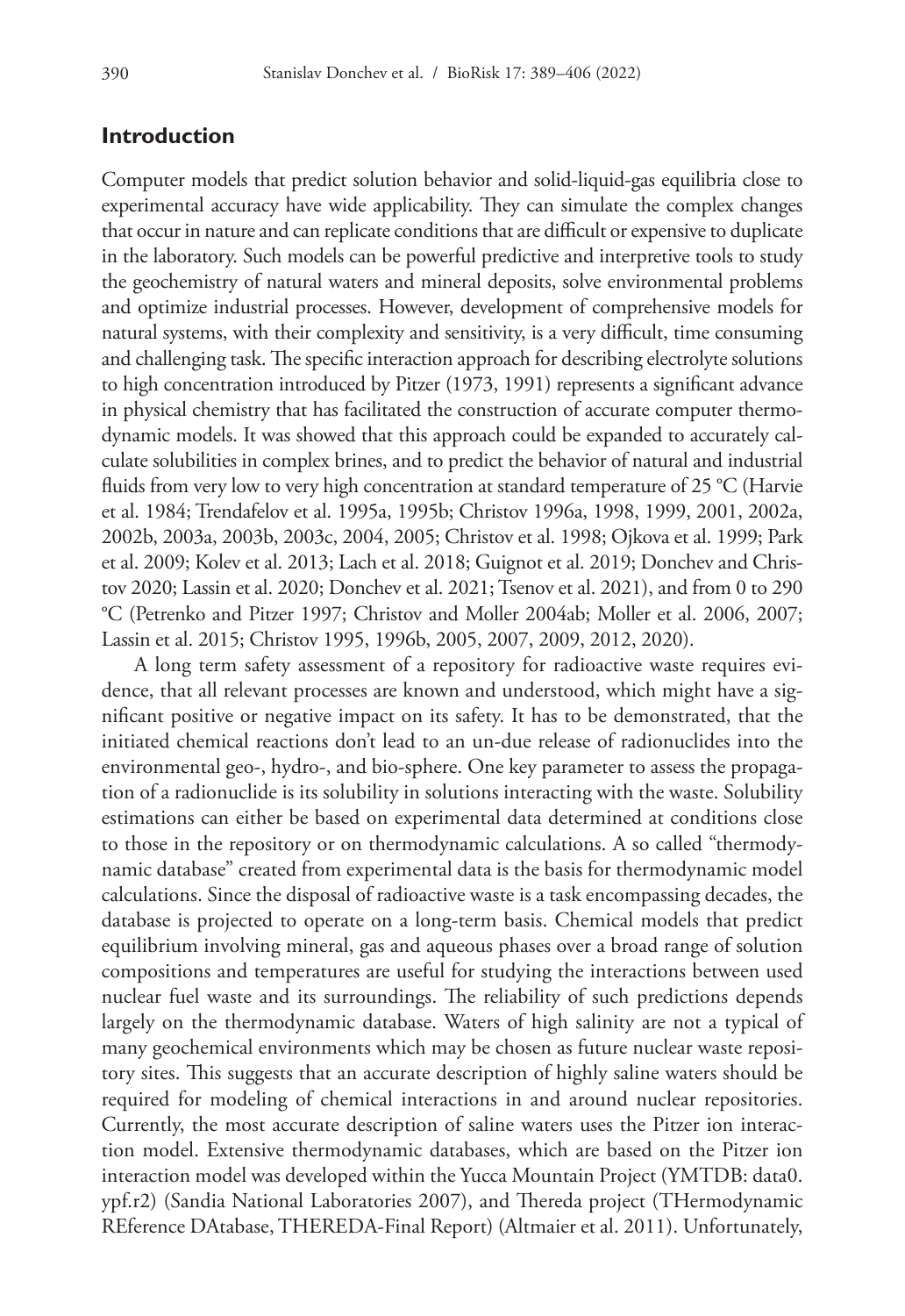many of introduced in YMTDB and in THEREDA databases Pitzer models are concentration restricted and cannot describe correctly the solid-liquid equilibrium in geochemical and industrial systems of interest for nuclear waste programs.

Nitrates are expected to play a significant role in the context of the underground geochemical repository of nuclear waste (Lach et al. 2018; Guignot et al. 2019; Donchev and Christov 2020; Lassin et al. 2020). More precisely, long-lived, intermediate-level radioactive wastes that are planned to be stored in deep clay formations are composed of dried sludge from effluent treatments that contain significant quantities of nitrate amongst other elements. They are enclosed in specific containers which are placed in underground cavities dug in a very low-permeable argillite host rock. "The storage safety analyses show that, despite the protection of the concrete or stainless steel-made external layers of the containers, the formation water of the host rock is likely to migrate and reach the waste during the disposal period" (Donchev and Christov 2020; Lassin et al. 2020). This would result in the potential dissolution of large amounts of nitrate and other elements, resulting in a highly saline, corrosive and oxidative media with a high reactivity towards the containment materials and their surroundings, including the host rock. Several options for the management of radioactive waste involve their preliminary leaching using nitric acid or nitrate salts to recover U and Pu, followed by the incorporation of the leaching residues into concrete or metal packages, which are then stored underground. For safety analysis purpose, the scenarios envisaged for these options assume that formation water returns to the storage compartments sometime after the end of the operating period Dossier ANDRA (2005). With a natural pH value slightly above 7 in clayey formations, pore water has to flow through basic concrete materials before being in contact with the acidic nuclear waste. A large range of pH leading to various chemical behaviors can thus be expected in the vicinity of the waste. At near-neutral to basic pH values, reactions of hydrolysis, complexation, and formation of solid phases can take place and control the fate of radionuclides (Wang et al. 2006; Lassin et al. 2020). Therefore, this reactivity must be characterized by development of not concentration restricted thermodynamic models, which accurately describe not only solution behavior at low molality, but also low and high molality solid-liquid phase equilibrium in nitrate systems (Donchev and Christov 2020). The experimental data presented in Rard et al. (1977, 2004), Rard and Spedding (1981), Maliutin et al. (2020), El Guendouzi and Marouani (2003), and accurate models reported in previous studies (Wang et al. 2006; Lach et al. 2018; Guignot et al. 2019; Donchev and Christov 2020; Lassin et al. 2020), and in the present work is a step towards this objective. It should be noted that THEREDA (Altmaier et al. 2011) do not include models for nitrate solutions and solids. The models introduced in YMTDB (Sandia National Laboratories 2007), including these for  $\rm NO_{_3}$ -systems are restricted up to 6 mol.kg<sup>-1</sup>.

In our previous study (Donchev and Christov 2020) we reported very well validated accurate thermodynamic models based on Pitzer ion interactions approach for 7 nitrate binary systems of the type  $1-1$  ( $HNO<sub>3</sub>-H<sub>2</sub>O$ ,  $LINO<sub>3</sub>-H<sub>2</sub>O$ ,  $NaNO<sub>3</sub>-H<sub>2</sub>O$ ,  $\text{KNO}_3\text{-H}_2\text{O}, \text{RbNO}_3\text{-H}_2\text{O}, \text{CsNO}_3\text{-H}_2\text{O}, \text{and }\text{NH}_4\text{NO}_3\text{-H}_2\text{O} \text{ from low to very high}$ concentration at 25 °C. In this study we developed very well validated not concentration restricted thermodynamic models for solution behavior and solid-liquid equi-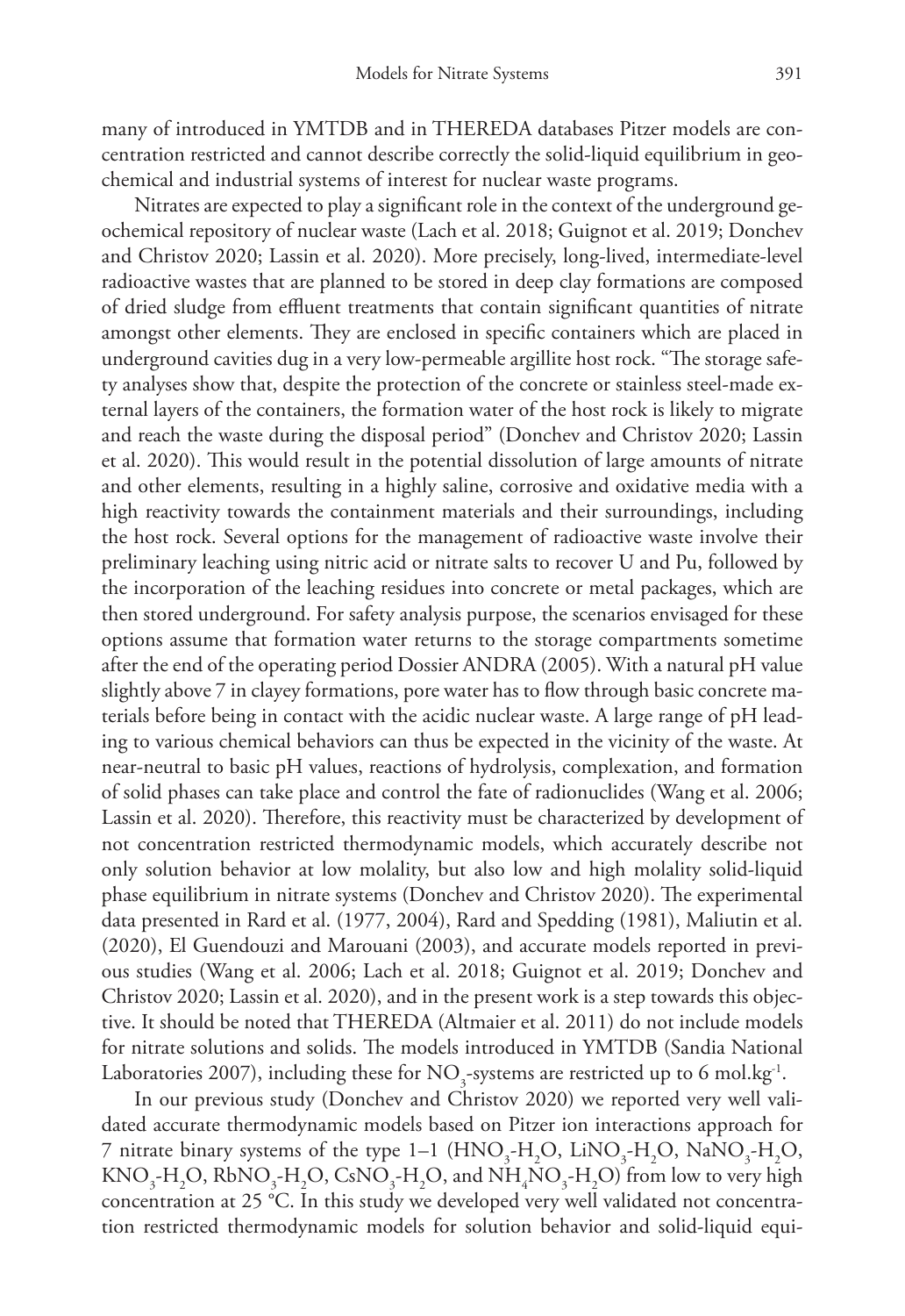librium in 10 nitrate binary systems of the type 2–1 ( $Mg(NO_3)_2-H_2O$ ,  $Ca(NO_3)_2$ - $H_2O$ , Ba(NO<sub>3</sub>)<sub>2</sub>-H<sub>2</sub>O, Sr(NO<sub>3</sub>)<sub>2</sub>-H<sub>2</sub>O, and UO<sub>2</sub>(NO<sub>3</sub>)<sub>2</sub>-H<sub>2</sub>O), 3–1 (Cr(NO<sub>3</sub>)<sub>3</sub>-H<sub>2</sub>O,  $\text{Al}(\text{NO}_3)_{3}$ -H<sub>2</sub>O, La(NO<sub>3</sub>)<sub>3</sub>-H<sub>2</sub>O, Lu(NO<sub>3</sub>)<sub>3</sub>-H<sub>2</sub>O), and 4–1 (Th(NO<sub>3</sub>)<sub>4</sub>-H<sub>2</sub>O) from low to very high concentration at 25 °C. Models are developed on the basis of Pitzer ion interactions approach. The models for nitrate systems described in this study are of high importance, especially in development of strategies and programs for nuclear waste geochemical storage. These models are also of interest for industrial application, such as production and purification of nitrate compounds.

### **Methodology**

The models for nitrate binary systems have been developed on the basis of Pitzer's semiempirical equations (Pitzer 1973, 1991). Since the Pitzer's representation of the aqueous phase is based on the excess free energy, all the activity expressions are consistent, allowing different kinds of data (e.g., osmotic, emf, and solubility measurements) to be used in the parameter evaluations and other thermodynamic functions to be calculated (Christov and Moller 2004a, Christov and Moller 2004b; Christov 2007, 2009, 2012). Pitzer approach has found extensive use in the modeling of the thermodynamic properties of aqueous electrolyte solutions. Several extensive parameter databases have been reported. These include: 25 °C database of Pitzer and Mayorga (1973, 1974) (summarized also in Pitzer 1991); of Kim and Frederick (1988); YMTDB (Sandia National Laboratories 2007), and THEREDA (Altmaier et al. 2011). However, some of the models in all of these databases are concentration restricted, and do not include all minerals precipitating from saturated and supersaturated binary and mixed systems. The most widely used are databases of Chemical Modelling Group at UCSD (University California San Diego): at 25 °C (Harvie et al. 1984; Park et al. 2009), and Tvariation (from 0 to 300 °C) (Christov and Moller 2004a, Christov and Moller 2004b; Moller et al. 2006, 2007; Christov 2009). Some of comprehensive minerals solubilitiy YMTDB (Sandia National Laboratories 2007), and THEREDA (Altmaier et al. 2011) databases also contain concentration restricted models for some low-, or high- concentration binary and mixed sub-systems with strong association reactions in unsaturated solutions. The concentration restricted sub-models are developed using experimental activity data in binary solutions, and solubility data in binary and high order systems up to maximum concentration  $(m(max))$ , which is much lower than concentration of saturated or supersaturated binary and mixed solutions (m(sat)). Such a restricted models predict minerals solubility, which is in pure agreement with experimental data.

#### The Pitzer's equations

According to Pitzer theory electrolytes are completely dissociated and in the solution there are only ions interacting with one to another (Pitzer 1973; Pitzer and Mayorga 1973). Two kinds of interactions are observed: (i) specific Coulomb interaction be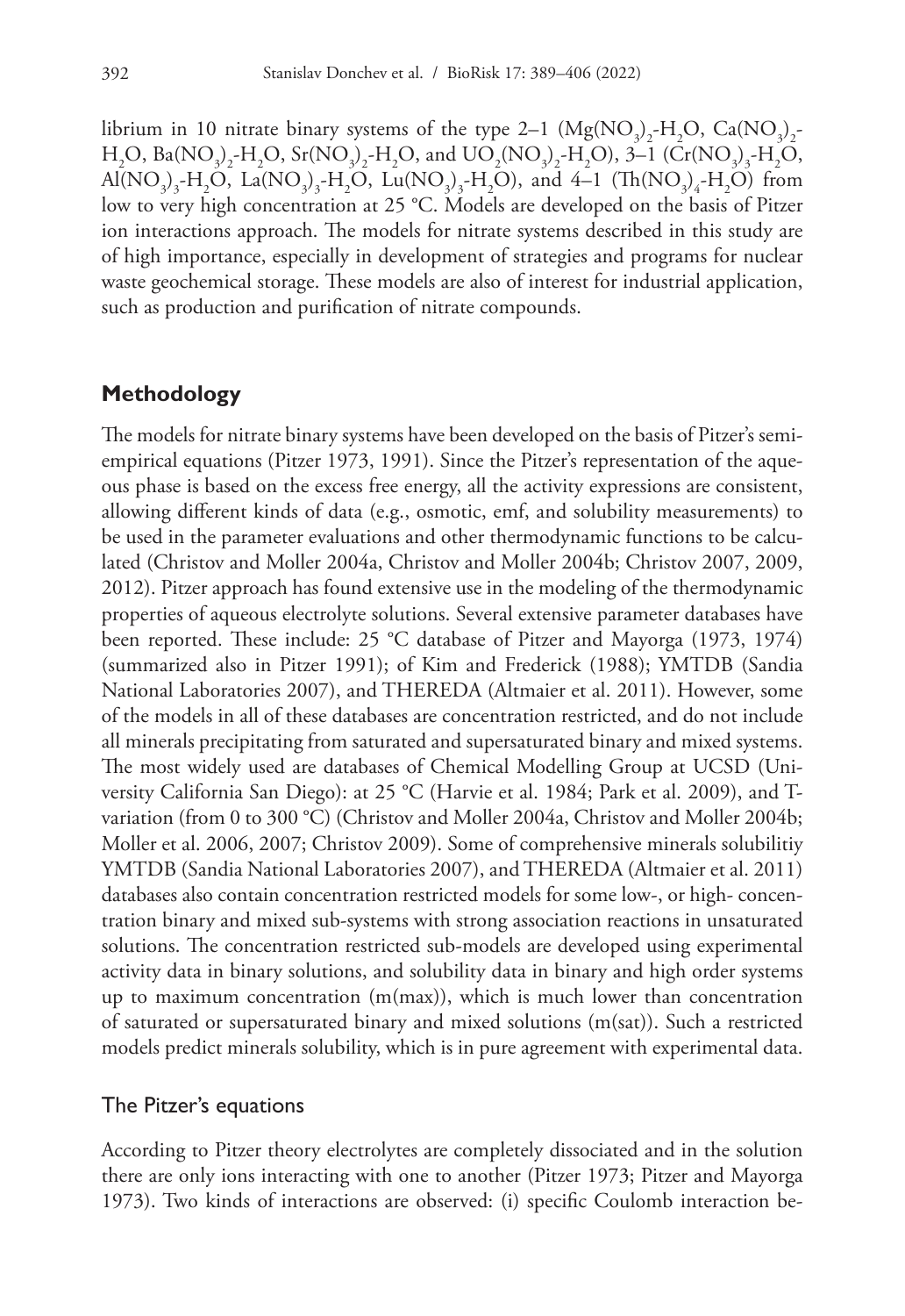tween distant ions of different signs, and (ii) nonspecific short-range interaction between two and three ions. The first kind of interaction is described by an equation of the type of the Debye-Hueckel equations. Short-range interactions in a binary system (MX(aq)) are determined by Pitzer using the binary parameters of ionic interactions (β<sup>(0)</sup>,β<sup>(1)</sup>, C<sup>φ</sup>, and β<sup>(2)</sup>). The Pitzer's equations (1 to 4) are described and widely discussed in the literature (Harvie et al. 1984; Moller et al. 2006, 2007; Christov and Moller 2004a, Christov and Moller 2004b; Christov 2005). Here only the expression for the activity coefficient of the interaction of cation (M) with other solutes,  $\gamma_{({\rm M}^\pm)}$  is given:

$$
\ln \gamma_M = z_M^2 F + \sum_a m_a \left( 2B_{Ma} (I) + Z C_{Ma} \right) + \sum_c m_c \left( 2\Phi_{Mc} + \sum_a m_a \psi_{Mca} \right) + \sum_a \sum_{a < a} m_a m_a \psi_{Mca} + |z_M| \sum_c \sum_a m_c m_a C_{ca}
$$
  
+ 
$$
\sum_n m_n \left( 2\lambda_{nM} \right) + \sum_n \sum_a m_n m_a \zeta_{naM} \tag{1}
$$

Equation (1) is symmetric for anions. The subscripts c and a in eqn 1 refer to cations and anions, and *m* is their molality; z is the charge of the M<sup>+</sup> ion. B and  $\Phi$ represent measurable combinations of the second virial coefficients; C and  $\psi$  represent measurable combinations of third virial coefficients. B and C are parameterized from single electrolyte data, and  $\Phi$  and  $\psi$  are parameterized from mixed solution data. The function F is the sum of the Debye-Hueckel term,

$$
-A^{\varphi}
$$
 [  $\sqrt{I}/(1 + b\sqrt{I}) + (2/b) (\ln(1 + b\sqrt{I}))$  ], (2)

and terms with the derivatives of the second virial coefficients with respect to ionic strength (see Harvie et al. 1984). In Eq. (2), b is a universal empirical constant assigned to be equal to 1.2. A<sup>®</sup> (Debye-Hückel limiting law slope for the osmotic coefficient) is a function of temperature, density and the dielectric constant of water (Christov and Moller 2004b).

For the interaction of any cation M and any anion X in a binary system  $\text{MX-H}_{\text{2}}\text{O},$ Pitzer assumes that in Eq. (1) B has the ionic strength dependent form:

$$
B_{MX} = \beta^{(0)}{}_{MX} + \beta^{(1)}{}_{MX} g(\alpha_1 \sqrt{I}) +
$$
 (3)

$$
+\beta^{(2)}{}_{\rm MX}g(\alpha_2\sqrt{I}),\tag{3A}
$$

where g(x) = 2[1 - (1 + x)e<sup>-x</sup>] / x<sup>2</sup> with  $x = \alpha_1 \sqrt{1}$  or  $\alpha_2 \sqrt{1}$ .  $\alpha$  terms are function of electrolyte type and does not vary with concentration or temperature.

In Eq. 1, the  $\Phi$  terms account for interactions between two ions i and j of like charges. In the expression for Φ,

$$
\Phi_{ij} = \Theta_{ij} + {}^{E}\theta_{ij} (I), \tag{4}
$$

 $\theta_{ij}$  is the only adjustable parameter. The <sup>E</sup> $\theta_{ij}$  (I) term accounts for electrostatic unsymmetric mixing effects that depend only on the charges of ions i and j and the total ionic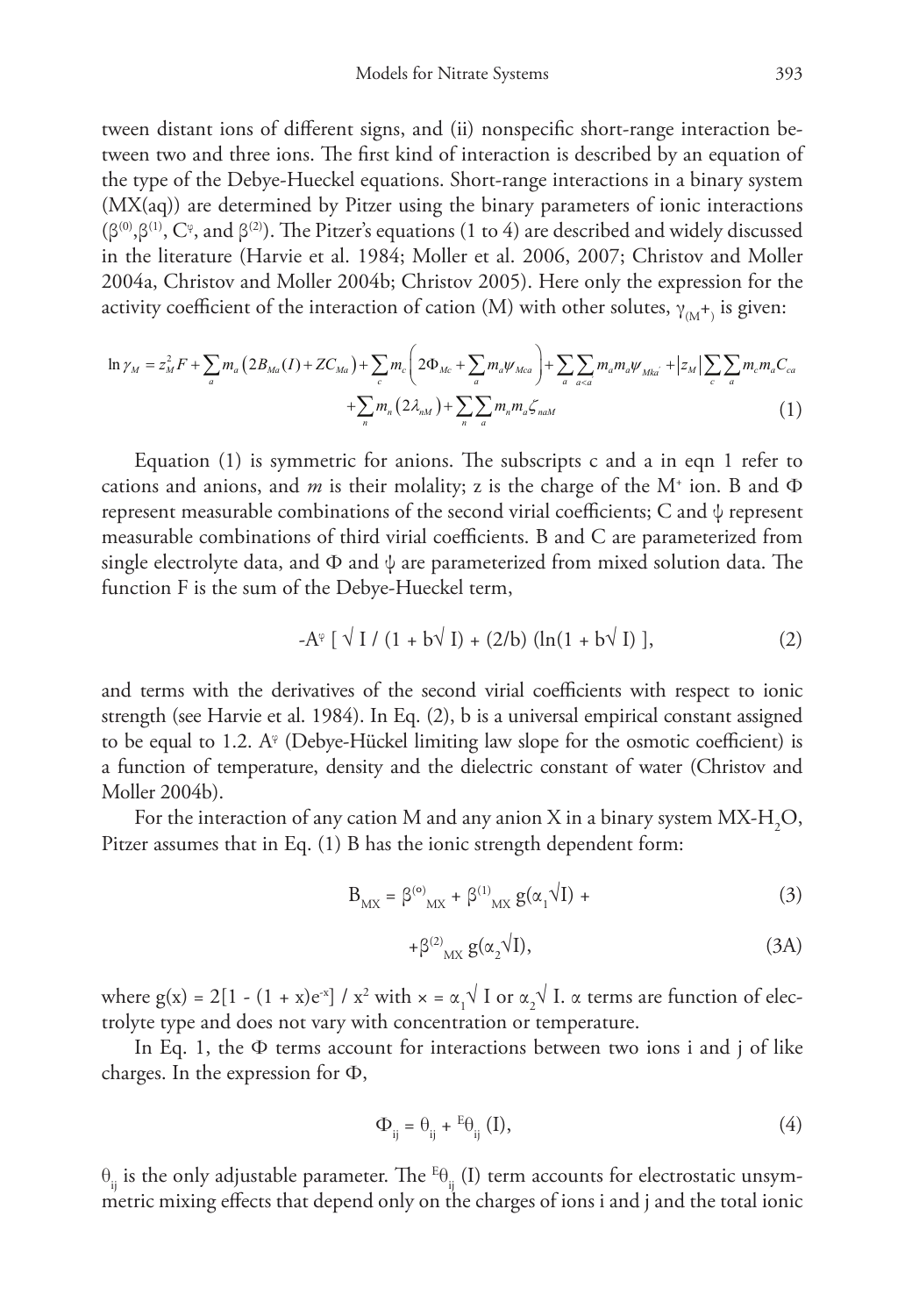strength. The  $\psi_{ijk}$  parameters are used for each triple ion interaction where the ions are not all of the same sign. Their inclusion is generally important for describing solubilities in concentrated multicomponent systems. Therefore, according to the basic Pitzer equations, at constant temperature and pressure, the solution model parameters to be evaluated are: 1) pure electrolyte  $\beta^{(0)}$ ,  $\beta^{(1)}$ , and  $C^{\varphi}$  for each cation-anion pair; 2) mixing θ for each unlike cation-cation or anion-anion pair; 3) mixing ψ for each triple ion interaction where the ions are all not of the same sign.

Fluids commonly encountered in natural systems include dissolved neutral species (such as carbon dioxide  $(CO_{2(aq)}, SiO_{2(aq)}, and Al(OH)^{\circ}_{3}(aq))$ . To account neutral specie interactions in aqueous solutions the UCSD Chemical Modelling Group included in their models additional terms to Pitzer equations, denoted as  $\lambda_{N,X}$  or  $\lambda_{N,A}$ , and  $\zeta_{N,A,X}$ (Eq. (1)) (Harvie et al. 1984; Moller et al. 2006, 2007).

## The **β**(2) parameter (Eqn. 3A) for 2–2 type of electrolytes

Pitzer and Mayorga (1973) did not present analysis for any 2–2 (e.g. MgSO<sub>4</sub>-H<sub>2</sub>O) or higher {e.g. 3–2:  $Al_2(SO_4)_3-H_2O$ } electrolytes. Indeed, they found that three  $\beta^{(0)}$ ,  $\beta^{(1)}$ , and  $\mathrm{C}^\circ$  parameters approach (see Eqns. 1 and 3) could not accurately fit the activity data for these types of solutions. For these electrolytes mean activity  $(\gamma_+)$  and osmotic  $(\varphi)$ coefficients drop very sharply in dilute solutions, while showing a very gradual increase, with a very wide minimum at intermediate concentration. Pitzer concluded that this behaviour is due to ion association reactions and that the standard approach with three evaluated solution parameters cannot reproduce this behaviour. This lead to a further (Pitzer and Mayorga 1974) modification to the original equations for the description of binary solutions: parameter β $^2$ (M,X), and an associated  $\alpha_{_2}$ √I term are added to the  $\rm B_{_{MX}}$ expression (see Eqn. (3A). Pitzer presented these parameterizations assuming that the form of the functions (i.e. 3 or 4 β and C  $\degree$  values, as well as the values of the α terms) vary with electrolyte type. For binary electrolyte solutions in which either the cationic or anionic species are univalent (e.g. NaCl,  $\text{Na}_2\text{SO}_4$ , or  $\text{MgCl}_2$ ), the standard Pitzer approach use 3 parameters (i.e. omit the  $\beta^{(2)}$  term) and  $\alpha_1$  is equal to 2.0. For 2–2 type of electrolytes the model includes the  $\beta^{(2)}$  parameter and  $\alpha_1$  equals to 1.4 and  $\alpha_2$  equals to 12. This approach provides accurate models for many 2–2 binary sulfate (Pitzer and Mayorga 1974; Christov 1999, 2003a) and selenate (Christov 2003a; Christov et al. 1998) electrolytes, giving excellent representation of activity data covering the entire concentration range from low molality up to saturation and beyond.

## Inclusion of "standard Pitzer approach" **β**(2) parameter into a models for 1–1, 2–1, 3–1, 4–1, 1–2, 1–3, and 3–2 type of electrolytes

Some authors found that there are some restrictions limited the potential of the model to describe correctly activity and solubility properties in some binary electrolyte systems with minimum one univalent ion (see Petrenko and Pitzer 1997, 2012; Gruszkiewicz and Simonson 2005; Lach et al. 2018; Guignot et al. 2019; Lassin et al. 2020),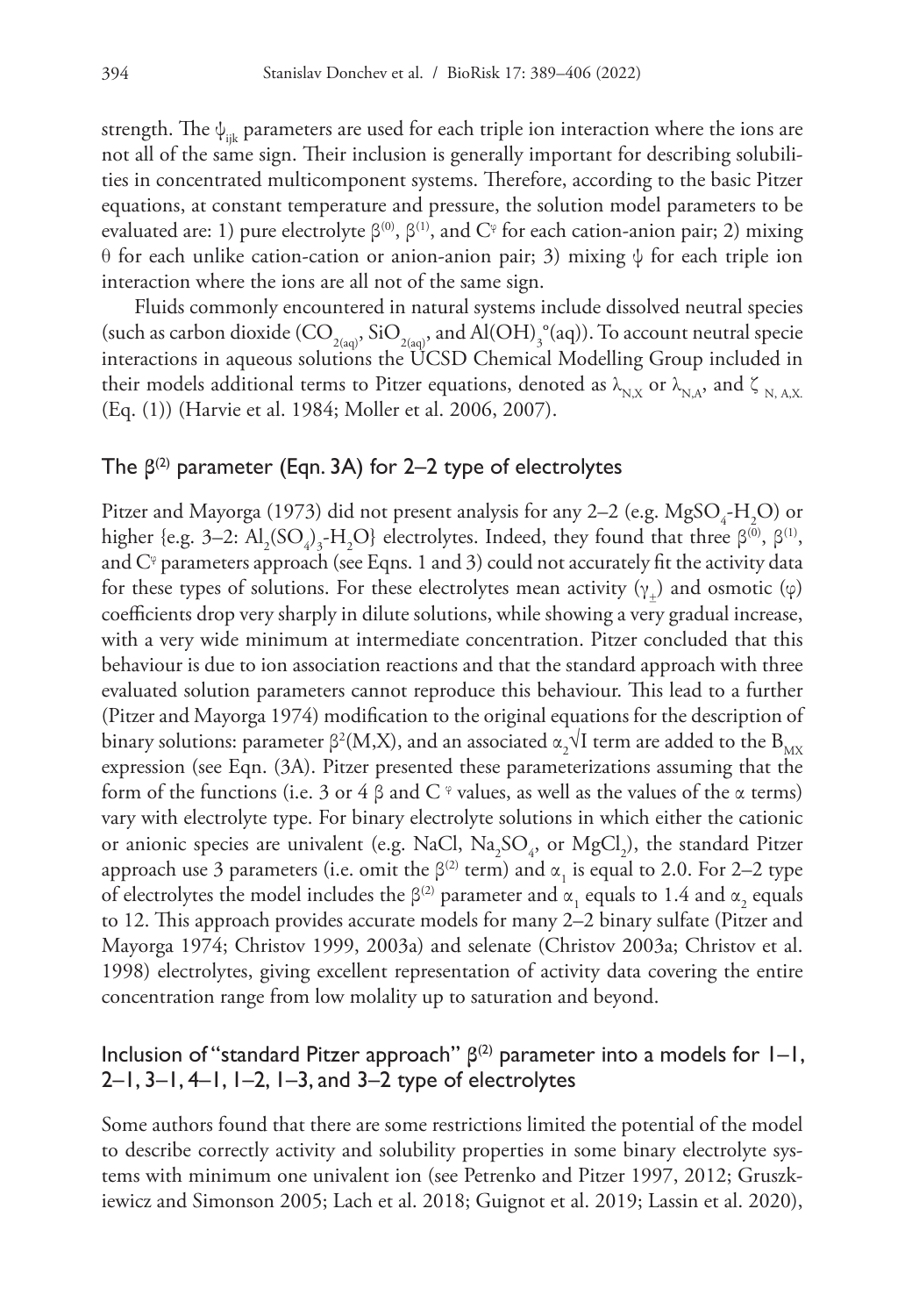and of 3–2 type (see Christov, 2002ab, 2003b) at very high molality using classical 3 parameters ( $\beta^{(0)}$ ,  $\beta^{(1)}$ , and  $C^{\varphi}$ ) approach. According to discussion in Christov (2004, 2005, 2012) and in Lassin et al. (2015), there is one major factor which determined these restrictions: type of  $\varphi$  (osmotic coefficient) vs. m, or  $\gamma_+$  (activity coefficient) vs. m dependences at high concentration. For all these systems  $\varphi$  vs. m, or  $\gamma_+$  vs. m curves have a wide maximum at molality approaching molality of saturation: "LiCl(aq) type": see Lassin et al. (2015), "FeCl<sub>2</sub>(aq) and FeCl<sub>3</sub>(aq) type": see Christov (2003c, 2004); "HNO<sub>3</sub>(aq) type": see Donchev and Christov (2020); "Al<sub>2</sub>(SO<sub>4</sub>)<sub>3</sub>(aq), Cr<sub>2</sub>(SO<sub>4</sub>)<sub>3</sub>(aq) type": see Christov (2002a, 2002b, 2003b).

To describe the high concentration solution behaviour of systems showing a "smooth" maximum on  $\gamma_+$  vs. m dependence, and to account strong association reactions at high molality, Christov (1996a, 1998, 1999, 2001, 2005) used a very simple modelling technology: introducing into a model a fourth ion interaction parameter from basic Pitzer theory { $\beta$ <sup>(2)</sup> in Eqn. (3A)}, and varying the values of  $\alpha_1$  and  $\alpha_2$  terms in Eqs. (3 and 3A))). The author also found that by variation of the values of  $\alpha_1$  and  $\alpha_2$  terms it is possible to vary the concentration range of binary solutions at which association reactions become more important and should be account by introducing  $\beta^{(2)}$ parameter. According to Christov (2005), model which uses  $\alpha_1 = 1.4$  and  $\alpha_2 = 12$  accounts association only at low molality solutions (see also Christov and Moller (2004b) for  $Ca(OH)_2-H_2O$  model). According to previous studies of one of the authors (Christov) an approach with 4 ion interaction parameters (β<sup>(0)</sup>,β<sup>(1)</sup>, β<sup>(2)</sup>,and C°), and accepting  $\alpha_1 = 2$ , and varying in  $\alpha_2$  values can be used for solutions for which ion association occurs in high molality region. This approach was used for binary electrolyte systems of different type: 1–1 type {such as  $\text{HNO}_3\text{-H}_2\text{O}$ ,  $\text{LiNO}_3\text{-H}_2\text{O}$  (Donchev and Christov 2020), CsF -H<sub>2</sub>O (Tsenov et al. 2021), and LiCl-H<sub>2</sub>O (Lassin et al. 2015)}, 2–1 {such as NiCl<sub>2</sub>-H<sub>2</sub>O, CuCl<sub>2</sub>-H<sub>2</sub>O, MnCl<sub>2</sub>-H<sub>2</sub>O, CoCl<sub>2</sub>-H<sub>2</sub>O: (Christov 1996a, 1999); FeCl<sub>2</sub>-H<sub>2</sub>O: (Christov 2004); Ca(NO<sub>3</sub>)<sub>2</sub>-H<sub>2</sub>O: (Lach et al. 2018); UO<sub>2</sub>(NO<sub>3</sub>)<sub>2</sub>-H2O (Lassin et al. 2020)}, 1–2 {such as  $\text{Na}_2\text{Cr}_2\text{O}_7\text{-H}_2\text{O}$ : (Christov 2001);  $\text{K}_2\text{Cr}_2\text{O}_7\text{-H}_2\text{O}$ : (Christov 1998)}, 3–1 {such as FeCl<sub>3</sub>-H<sub>2</sub>O: (Christov 2004); Ln(NO<sub>3</sub>)<sub>3</sub>(aq): (Guignot et al. 2019)}, and 3–2 {such as  $Al_2(SO_4)_3$ -H<sub>2</sub>O, Cr<sub>2</sub>(SO<sub>4</sub>)<sub>3</sub>-H<sub>2</sub>O, and Fe<sub>2</sub>(SO<sub>4</sub>)<sub>3</sub>-H<sub>2</sub>O: (Christov 2001, 2002a, 2003b, 2004, 2005)}. The resulting models reduce the sigma values of fit of experimental activity data, and extend the application range of models for binary systems to the highest molality, close or equal to molality of saturation {m(sat)}, and in case of data availability: up to supersaturation. For example, aqueous complexes free 4 parameters model for LiCl-H<sub>2</sub>O system predicts LiCl.nH2O(s) solubilities from 0 to 200 $\degree$ C and up to 40 mol.kg<sup>-1</sup> (Lassin et al. 2015). The resulting accurate  $4$  - parameters solution models are used directly to determine  $\ln K^\circ_{\infty}$  values of precipitated solid phases using solubility approach (Harvie et al. 1984; Christov 1995, Christov 1996a, Christov 1996b, Christov 2005, Christov 2012; Christov and Moller 2004a, Christov and Moller 2004b). Therefore, the developed not high molality restricted parameterization, were used without any changes for development of solidliquid equilibrium models for high order systems. Thus, models for  $\mathrm{Al}_2(\mathrm{SO}_4)_3(\mathrm{aq})$  and  $\rm Cr_2(SO_4)_3(aq)$  are used without additional adjustments to construct a model for multi-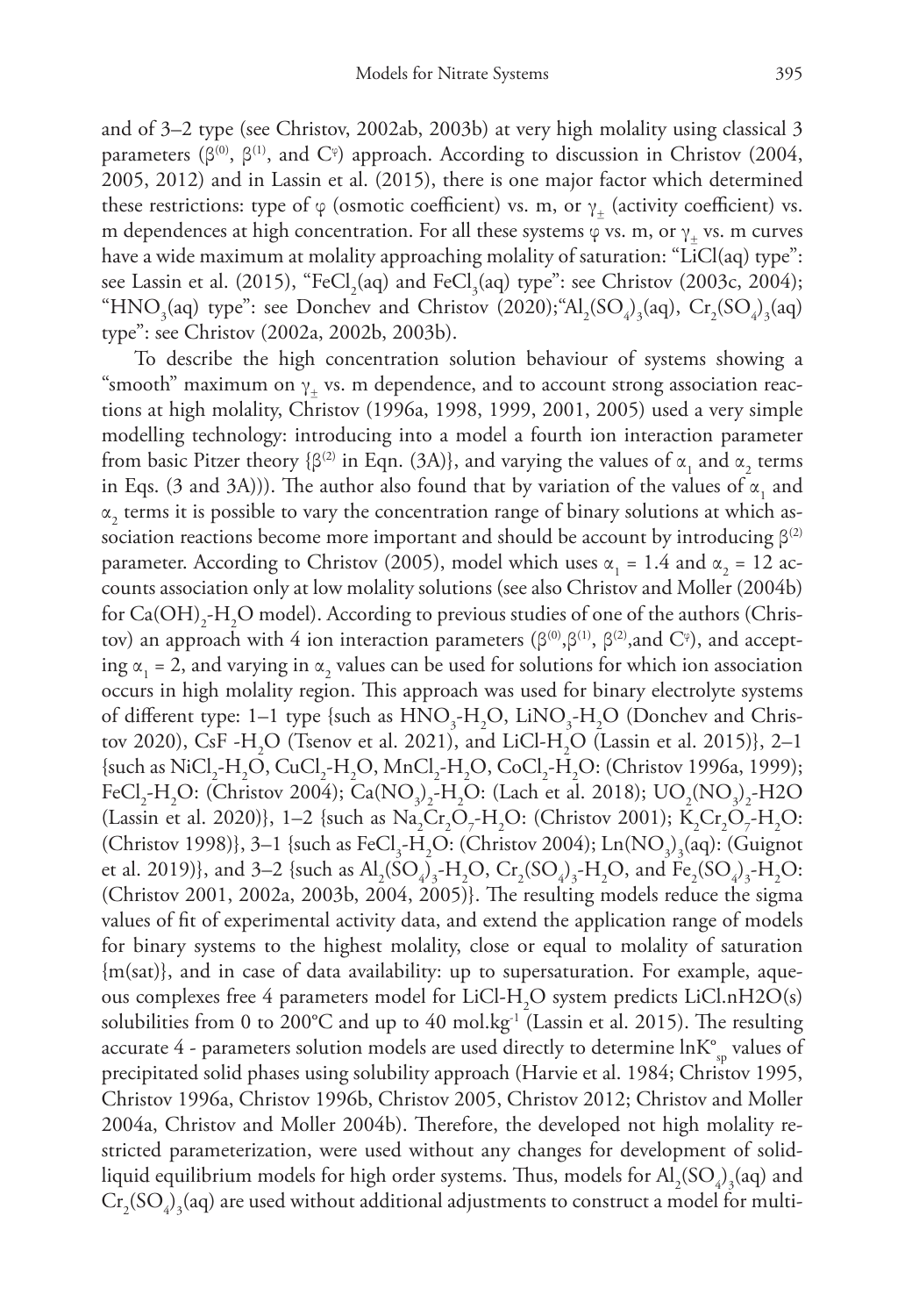component (Na+K+NH<sub>4</sub>+Mg+Al+Cr+SO<sub>4</sub>+H<sub>2</sub>O) system (Christov, 2002ab, 2003b). Four parameters ( $\beta^{(0)}$ ,  $\beta^{(1)}$ ,  $\beta^{(2)}$  and  $C^{\varphi}$ ) models for NiCl<sub>2</sub>(aq), CuCl<sub>2</sub>(aq), MnCl<sub>2</sub>(aq), and  $CoCl<sub>2</sub>(aq)$  are used for construction of Na-K-Rb-Cs-Ni-Co-Cu-Mn-Cl-H<sub>2</sub>O model (Christov 1996a, 1999). Four parameters models for  $FeCl<sub>2</sub>(aq)$  and  $FeCl<sub>3</sub>(aq)$ are directly used in development of high accuracy minerals solubility model for (Na +K+Mg+Fe(II)+Fe(III)+Cl+SO<sub>4</sub>+H<sub>2</sub>O) system (Christov 2004). A model for binary systems  $\rm Na_{2}Cr_{2}O_{7} (aq),~K_{2}Cr_{2}O_{7} (aq)$  was used without any changes to develop a comprehensive model for:  $(Na+K+Cl+SO_4+Cr_2O_7+H_2O)$  system (Christov 1998, 2001), and Ca(OH)<sub>2</sub>(aq) model is used as s strong base for H+Na+K+Ca+OH+Cl+SO<sub>4</sub>+H<sub>2</sub>O model from from 0 to 300°C (Christov and Moller, 2004b).

#### **Results and discussions**

# Model parameterization and validation of models for binary 2–1, 3–1, and 4–1 type nitrate systems

In this study we developed new thermodynamic models for solution behavior and solid-liquid equilibrium in 10 nitrate binary systems of the type 2–1  $(Mg(NO<sub>3</sub>)<sub>2</sub>$ - $H_2O$ ,  $Ca(NO_3)_2-H_2O$ ,  $Ba(NO_3)_2-H_2O$ ,  $Sr(NO_3)_2-H_2O$ , and  $UO_2(NO_3)_2-H_2O$ ), 3–1  $(Cr(NO_3)_3-H_2O, Al(NO_3)_3-H_2O, La(NO_3)_3-H_2O, Lu(NO_3)_3-H_2O), and 4-1$  $(Th(NO<sub>3</sub>)<sub>4</sub>-H<sub>2</sub>O)$  from low to very high concentration at 298.15 K. New sets of Pitzer ion interaction binary parameters are evaluated using available raw experimental osmotic coefficients (φ) data for whole molality range of solutions. Rard and co-authors (1977, 1981) reported an extensive experimental activity database for rare earth nitrate systems. Data of Rard and Spedding (1981) are used to parametrize the model for  $\text{Lu}(\text{NO}_3)_3$ - $\rm H_2O$  system. The φ vs. m data for remaining 9 nitrate solutions under study are given in Mikulin (1968), and Robinson and Stokes (1959). Reference φ vs. m data sets of Mikulin (1968), and Robinson and Stokes (1959) are in a good agreement. Data of Mikulin (1968) for  $LaNO<sub>3</sub>)<sub>3</sub>-H<sub>2</sub>O$  are also in good agreement with the data of Rard (1987). However, the data of Mikulin (1968) cover the whole molality range of unsaturated and saturated solutions. In case of  $\text{Ca}(\text{NO}_3)_2\text{-H}_2\text{O}$ ,  $\text{UO}_2(\text{NO}_3)_2\text{-H}_2\text{O}$ , and  $\text{Th}(\text{NO}_3)_4\text{-}$  $\rm H_2O$  systems, Mikulin also reported data for supersaturated solutions. In this study we parameterize the models using 1) all data of Mikulin (1968) for whole molalty range of unsaturated solutions from 0.1 m to m(max), 2) the data points at saturation ( $\varphi$ (sat)) (from Mikulin 1968), and 3) data for supersaturated  $Ca(\text{NO}_3)_2\text{-H}_2\text{O}$ ,  $\text{U}\text{O}_2(\text{NO}_3)_2\text{-}$  $H_2O$ , and  $Th(NO_3)_4$ - $H_2O$  solutions (from Mikulin 1968), and 4) all experimental and recommended data of Rard and Spedding (1981) for  $\text{Lu}(\text{NO}_3)_3\text{-}\text{H}_2\text{O}$  system.

In parameterization we used the value of Debye-Hückel term (Aº) equals to 0.39147 (Christov 2007, 2009, 2012). Following the parameterization scheme described in previous paragraph the model for all 10 binary nitrate solutions is parameterized using two different approaches: (I) standard for N-1 electrolytes ( $N = 2, 3$ , or 4) approach with 3 ion interaction binary parameters ( $\beta^{(0)}$ ,  $\beta^{(1)}$ , and  $C^{\varphi}$ ) and setting  $\alpha_1$  term equals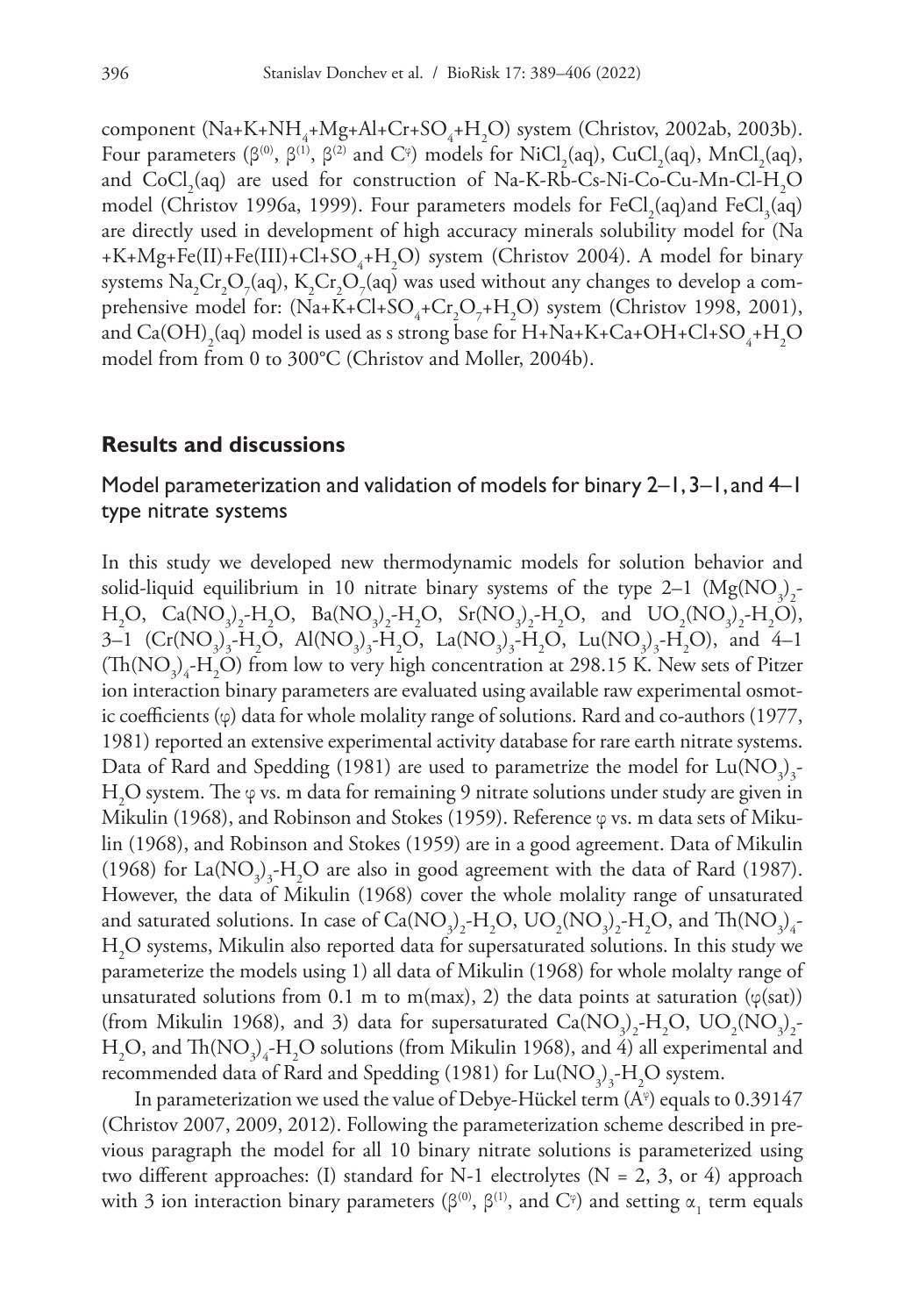to 2, and  $\alpha_2 = 0.0$ , and (II) an extended approach with four Pitzer ion interaction binary parameters ( $\beta^{(0)}$ ,  $\beta^{(1)}$ ,  $\beta^{(2)}$ , and  $C^{\varphi}$ ) and varying in the values of  $\alpha_1$  and  $\alpha_2$  terms. As a first step in parameterization we used classical 3 parameters approach (I) and evaluate binary parameters using all available raw φ data for whole molality range of solutions. As a next step, using the same  $\varphi$  data we re-parameterize the models on the basis of extended approach (II), and using three  $\alpha$  – combinations: (IIa)  $\alpha_1 = 2$  and  $\alpha_2 = 1$ , and (IIb)  $\alpha_1 = 2$  and  $\alpha_2 = -1$  (Christov 1996a, 1998, 1999, 2004, 2005) and (IIc)  $\alpha_1 = 2$  and  $\alpha_2$  = 0.3 (Guignot et al. 2019; Donchev and Christov 2020; Donchev et al. 2021). It was found that more combinations in "alfa" values do not improve the fit of data used in parameterization. The main criterion in the choice of established parameterization was the value of standard deviation (σ) of fit of used  $\varphi$  data, i.e. parameterization with the lowest sigma value is accepted. For definition of sigma (σ) see Christov and Moller (2004b), and Christov (2007, 2009, 2012). It was found that for 2 of studied systems Ba(NO<sub>3</sub>)<sub>2</sub>-H<sub>2</sub>O, and Sr(NO<sub>3</sub>)<sub>2</sub>-H<sub>2</sub>O, the approach (I) with 3 parameters (β<sup>(0)</sup>, β<sup>(1)</sup>, C<sup>φ</sup>) give an acceptable agreement with the data. For these systems introducing into a model of fourth ( $\beta^{(2)}$ ) parameter do not improve considerably the fit of data. For all other nitrate systems under study we construct a model on the basis of extended approach (II), and using different combinations of "alfa"values: for  $Lu(NO_3)_3$ -H<sub>2</sub>O system. 1)  $\alpha_1 = 2$ and  $\alpha_2 = 0.3$  (approach IIc), and 2)  $\alpha_1 = 2$  and  $\alpha_2 = 1$  (approach IIa), and 3)  $\alpha_1 = 2$  and  $\alpha_2$  = -1 (approach IIb). The resulting models fits the data up to supersaturation zone (m(max) = 14.77 m in  $Ca(NO_3)_2$ -H<sub>2</sub>O) with sigma values, which is much less than the sigma values of models of Pitzer and Mayorga (1973), and of Kim and Frederick (1988).

On next Figure 1 we present a comparison of osmotic coefficients in nitrate binary solutions 2–1 (Mg(NO<sub>3</sub>)<sub>2</sub>-H<sub>2</sub>O, Ca(NO<sub>3</sub>)<sub>2</sub>-H<sub>2</sub>O, Ba(NO<sub>3</sub>)<sub>2</sub>-H<sub>2</sub>O, Sr(NO<sub>3</sub>)<sub>2</sub>- $H_2O$ , and  $UO_2(NO_3)_2-H_2O$ ), 3–1  $(Cr(NO_3)_3-H_2O, Al(NO_3)_3-H_2O, La(NO_3)_3-H_2O,$  $\rm Lu(NO_3)_3-H_2O$ ), and 4–1  $\rm (Th(NO_3)_4-H_2O)$  calculated by the accepted models developed here (heavy solid lines), and models developed by other authors (dashed lines and light solid lines: Pitzer and Mayorga (1973), Kim and Frederick (1988), Rard and Spedding (1981) (for  $\text{Lu}(\text{NO}_3)_3\text{-H}_2\text{O}$  system only), Rard et al. (2004) (for  $\text{Mg}(\text{NO}_3)_2\text{-}$  $H_2O$  system only), and Wijesinghe and Rard (2005) (for Ca(NO<sub>3</sub>)<sub>2</sub>-H<sub>2</sub>O system only). The recommended osmotic coefficients values given in literature at 25 °C are given on Fig. 1 by symbols. The vertical lines on the figures denote the molality of solutions saturated with corresponding nitrate solid phase  $(m(sat))$ , taken from Mikulin (1968). Excellent accepted new model (heavy solid line) – experiment (symbols) agreement has been obtained for all 10 systems and from low (see figures for  $Mg(NO<sub>3</sub>)<sub>2</sub>$ -H<sub>2</sub>O,  $Ca(NO<sub>3</sub>)<sub>2</sub> - H<sub>2</sub>O$  systems) and up to very high molality. As is shown Fig. 1, the new model for  $Ca({\rm NO}_3)_2\text{-}{\rm H}_2{\rm O}$  is in excellent agreement not only with the data at high molality ( $(m(max) = 14.77 \text{ m}$ ), but contrary to the models of Kim and Frederick (1988) and Wijesinghe and Rard (2005) also in low molality range. It should be noted that all reference models presented on Fig. 1 by dashed, dashed-dotted, and light solid lines (Kim and Frederick (1988), Pitzer and Mayorga (1973), Rard et al. (2004), Wijesinghe and Rard (2005), and Rard and Spedding (1981)) have been constructed on the basis of standard Pitzer approach with 3 interaction parameters. Therefore, these models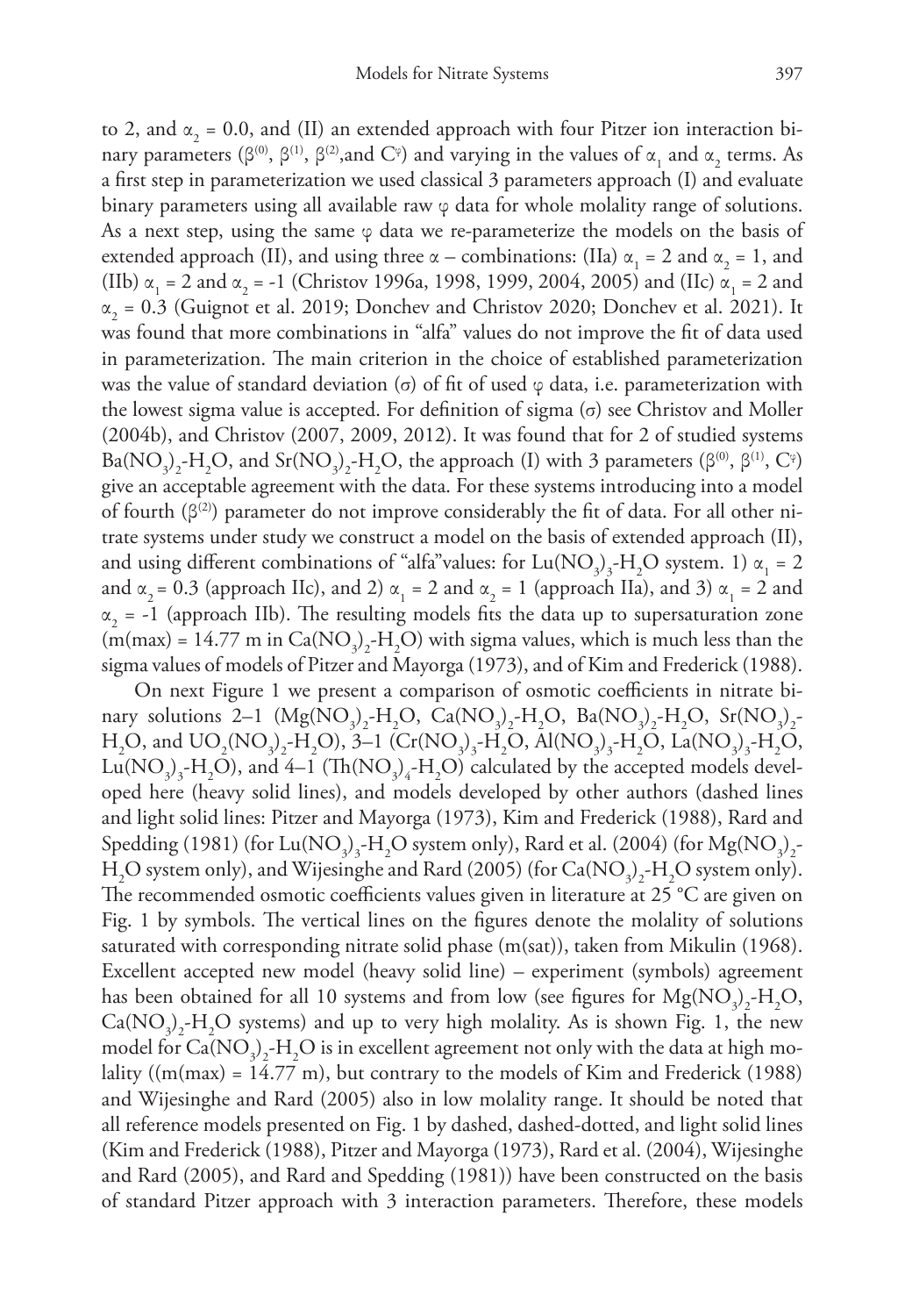

**Figure 1.** Comparison of model calculated (lines) osmotic coefficients (φ) of  $Mg(NO<sub>3</sub>)$ <sub>2</sub> Ca( $NO<sub>3</sub>)<sub>2</sub>$  ${\rm Ba}({\rm NO}_3)_2$  Sr( ${\rm NO}_3$ )<sub>2,</sub>  ${\rm UO}_2({\rm NO}_3)_2$  Cr( ${\rm NO}_3$ )<sub>3,</sub>  ${\rm Al}({\rm NO}_3)_3$ ,  ${\rm La}({\rm NO}_3)_3$ ,  ${\rm Lu}({\rm NO}_3)_3$  and  ${\rm Th}({\rm NO}_3)_4$  in binary solutions 2–1  $(Mg(NO_3)_2-H_2O, Ca(NO_3)_2-H_2O, Ba(NO_3)_2-H_2O, Sr(NO_3)_2-H_2O, and UO_2(NO_3)_2-H_2O),$ 3–1  $(Cr(NO_3)_3 - H_2O, Al(NO_3)_3 - H_2O, La(NO_3)_3 - H_2O, Lu(NO_3)_3 - H_2O), and 4-1 (Th(NO_3)_4 - H_2O)$ against molality at T = 298.15 K, with recommendations in literature (symbols). For  $Mg(NO<sub>3</sub>)<sub>2</sub> - H<sub>2</sub>O$ and  $\text{Ca}(\text{NO}_3)_2\text{-H}_2\text{O}$  systems an enlargement of the low molality corner is also given. Heavy solid lines represent the predictions of the developed in this study and accepted models. Dashed-dotted, dashed and light solid lines represent the predictions of the reference models of Kim and Frederick (1988), of Pitzer and Mayorga (1973), of Rard et al. 2004 (for  $Mg(NO_3)_2-H_2O$ ), of Wijesinghe and Rard (2005) (for Ca(NO<sub>3</sub>)<sub>2</sub>-H<sub>2</sub>O), and of Rard and Spedding (1981) (for Lu(NO<sub>3</sub>)<sub>3</sub>-H<sub>2</sub>O). On Figures YM denotes YMTDB (Sandia National Laboratories 2007). For  $\text{Lu}(\text{NO}_3)_3\text{-}\text{H}_2\text{O}$  the experimental data and recommended data are taken from Rard et al. (1977) (open squares), and Rard and Spedding (1981) (crosses), respectively. For all other systems the experimental data of Mikulin (1968) are used (open squares and open triangles). The molality of stable and metastable (for Ca(NO<sub>3</sub>)<sub>2</sub>-H<sub>2</sub>O) crystallization of solid nitrate phases (m(sat)) is given on all figures by vertical lines (see Table 1).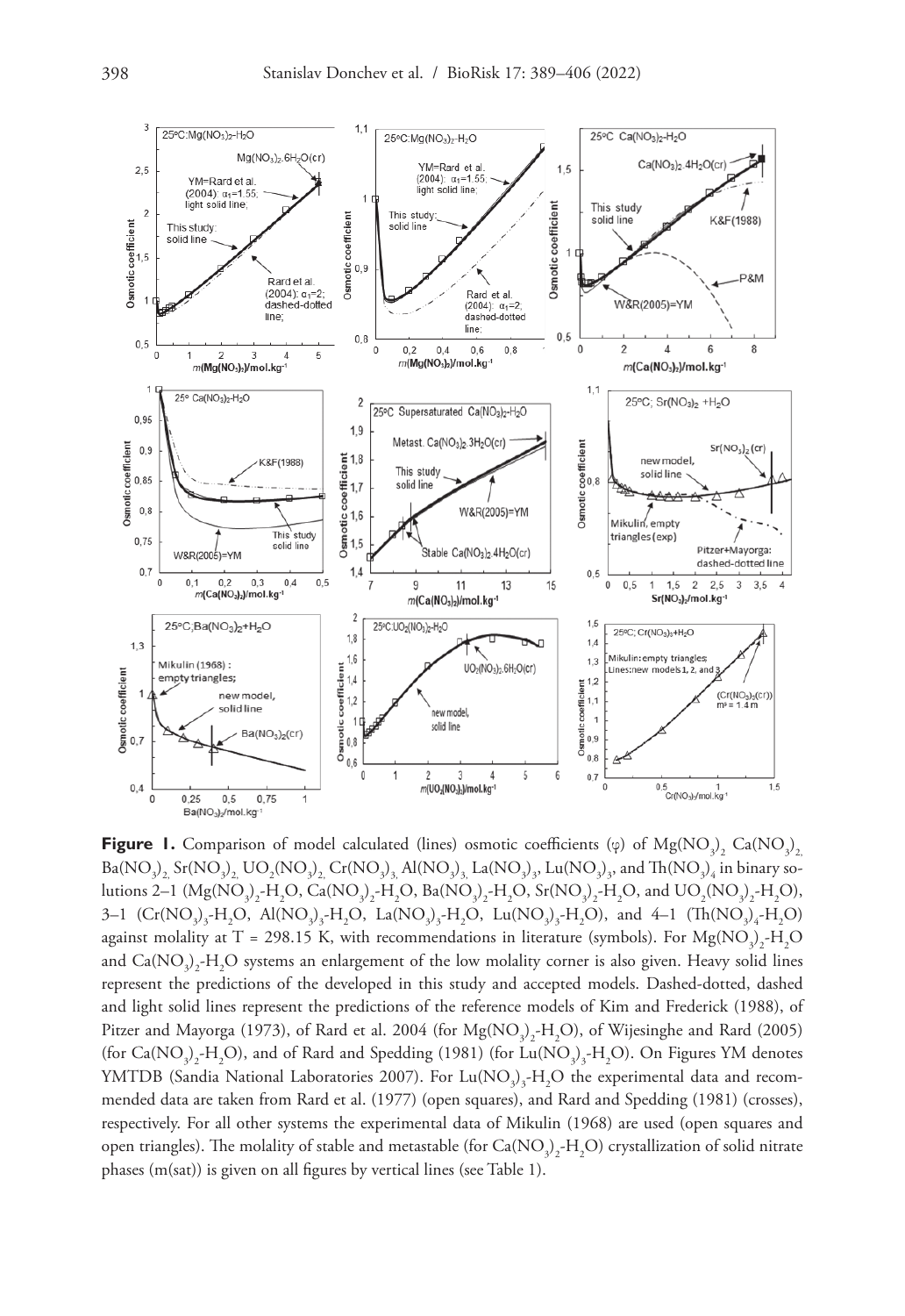

**Figure 1. Continue.** 

cannot reproduce well the experimental data (Fig. 1). To illustrate this conclusion on Fig. 1 we give the predictions of two new models for  $La(\mathrm{NO}_3)_3$ -H<sub>2</sub>O system. As it is shown the 3 parameters model (light solid line) is in pure agreement with the data.

The models for all nitrate binary systems under study are also validated by comparison with recommendations given in literature (Rard and Spedding (1981) for  $\text{Lu}(\text{NO}_3)_3\text{-H}_2\text{O})$ ; and Mikulin (1968)) (for all other 9 systems under study) on the mean activity coefficients ( $\gamma$ <sub>+</sub>). These recommendations on  $\gamma$ <sub>+</sub> are model-dependent. Therefore, they are not used in parameterization process, and only to validate the resulting models. The comparisons between predictions of new developed models and reference recommendations, which are not given here, show an excellent agreement from low to very high concentrations.

#### Deliquescence relative humidity (DRH) calculations

Deliquescence of single inorganic salt or their mixture is a process of spontaneous solid-liquid phase change. It is a process in which a soluble solid substance sorbs water vapor from the air to form a thermodynamically stable saturated aqueous solution on the surface of the particle. It is occurring when relative humidity (RH) in the gas-phase environment is at, or above deliquescence relative humidity (DRH) of the salt, or mutual deliquescence relative humidity (MDRH) of a salt mixture. Within the solid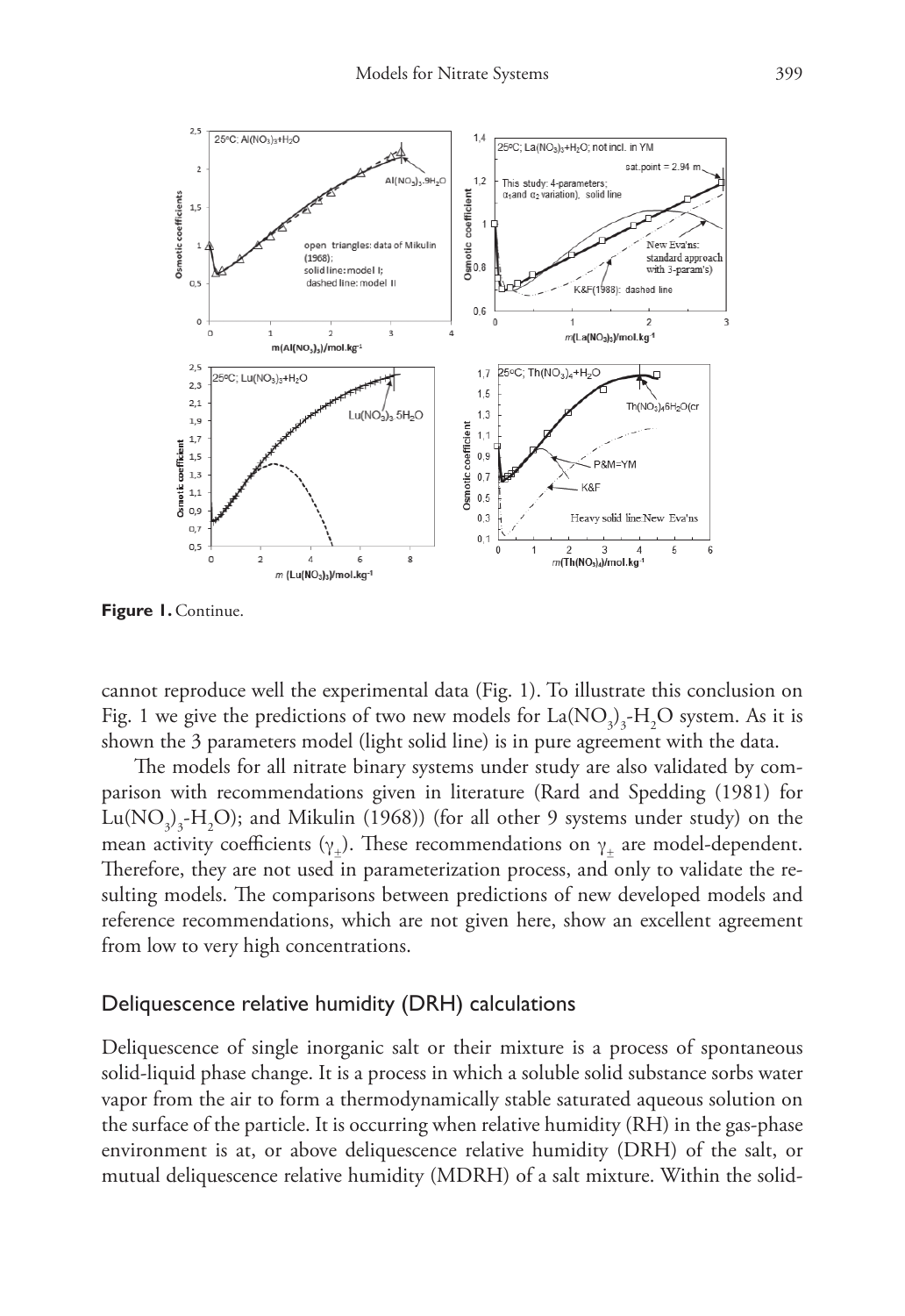liquid equilibrium model, relative humidity is related to water activity(a<sub>w</sub>) (Clegg et al. 1998; Christov 2009, 2012; Donchev and Christov 2020) according to Eqn. (5):

$$
a_w = P_w / P^{\circ}_w = RH/100,
$$
\n(5)

where P<sub>w</sub> and P<sup>°</sup><sub>w</sub> are the vapor pressure of the saturation solution and pure water, respectively, at given temperature. As a result, both DRH and MDRH of saturated surface solutions depend of temperature, the salt stoichiometry, and the solution composition. This process is of interest in many areas, such as heterogeneous chemistry of inorganic salts, corrosion of metals in wet atmosphere, in studies of chemistry of sea-type aerosol atmospheric system (Kolev et al. 2013), and especially in development of strategies and programs for nuclear waste geochemical storage. Because of very high complicity of experiments, the relative humidity DRH experimental data are sparse. Therefore, different sophisticated thermodynamic models have been proposed and developed to describe the deliquescence behavior of inorganic salts at wet conditions. In our previous studies it was showed that calculations based on not high concentration restricted Pitzer models can be used for accurate determinations of both DRH and MDRH of saturated solutions in a wide range of temperatures, and compositions (Christov 2009, 2012; Donchev and Christov 2020). On the basis of evaluated binary parameters ( $\beta^{(0)}$ , β<sup>(1)</sup>, β<sup>(2)</sup>, and C<sup>φ</sup>) in this study we also determine water activity ( $a<sub>w</sub>$ ) and Deliquescence Relative Humidity (DRH (%)) (eqn. 5) of 12 solid phases crystallizing from saturated binary nitrate solutions  $[Mg(NO_3)_2.6H_2O(s), Ca(NO_3)_2.4H_2O(s), Ca(NO_3)_2.3H_2O(s),$  $Ba(NO<sub>3</sub>)<sub>2</sub>(s)$ ,  $Sr(NO<sub>3</sub>)<sub>2</sub>(s)$ ,  $UO<sub>2</sub>(NO<sub>3</sub>)<sub>2</sub>·6H<sub>2</sub>O(s)$ ,  $Al(NO<sub>3</sub>)<sub>3</sub>·9H<sub>2</sub>O(s)$ ,  $Cr(NO<sub>3</sub>)<sub>3</sub>(s)$ , La(NO<sub>3</sub>)<sub>3</sub>.6H<sub>2</sub>O(s), La(NO<sub>3</sub>)<sub>3</sub>(s) Lu(NO<sub>3</sub>)<sub>3</sub>.5H<sub>2</sub>O(s) and Th(NO<sub>3</sub>)<sub>4</sub>.6H<sub>2</sub>O(s)]. Note that the widely used databases of Pitzer (1991), Pitzer and Mayorga (1973), Pitzer and Kim (1974) and Kim and Frederick (1988) do not consider solid phases. The results of calculations are given in Table 1. The model DRH predictions are in excellent agreement with the experimental data determined using isopiestic method, and given in Mikulin (1968). According to model calculations the solid-liquid phase change of  $Ca(\text{NO}_3)_2.3\text{H}_2\text{O(s)}$ , and  $\text{Lu}(\text{NO}_3)_3\text{,}5\text{H}_2\text{O}$ (s) occurs at lowest relative humidity of environment. It can be concluded that the solid-liquid phase change of solid nitrates of Lanthanide metals is more activated in the presence of calcium in the nuclear storage environment.

# Determination of thermodynamic solubility product  $(K^{\circ}_{\infty})$  of precipitates

In this study we determine the thermodynamic solubility products (as  $K_{so}^{\circ}$ ) of solid phases, precipitating from saturated nitrate binary solutions, s.a. anhydrous Ba(NO<sub>3</sub>)<sub>2</sub>(s) and hydrate Ca(NO<sub>3</sub>)<sub>2</sub>.3H<sub>2</sub>O(s), precipitating in Ba(NO<sub>3</sub>)<sub>2</sub>-H<sub>2</sub>O and Ca(NO<sub>3</sub>)<sub>2</sub>-H<sub>2</sub>O. The  $K_{\text{ex}}^{\circ}$  have been determined on the basis of evaluated binary parameters and using experimental m(sat) solubility data, and using the following relationships (Christov 2005, 2007, 2009, 2012):

$$
K^{\circ}sp(Ba(NO_3)_2) = 4 \cdot \gamma_{(\pm)}(sat)^3 \cdot m(sat)^3
$$
  

$$
K^{\circ}sp(Ca(NO_3)_2 \cdot 3H_2O) = 4 \cdot \gamma_{(\pm)}(sat)^3 \cdot m(sat)^3 \cdot a_w(sat)^3
$$
 (6)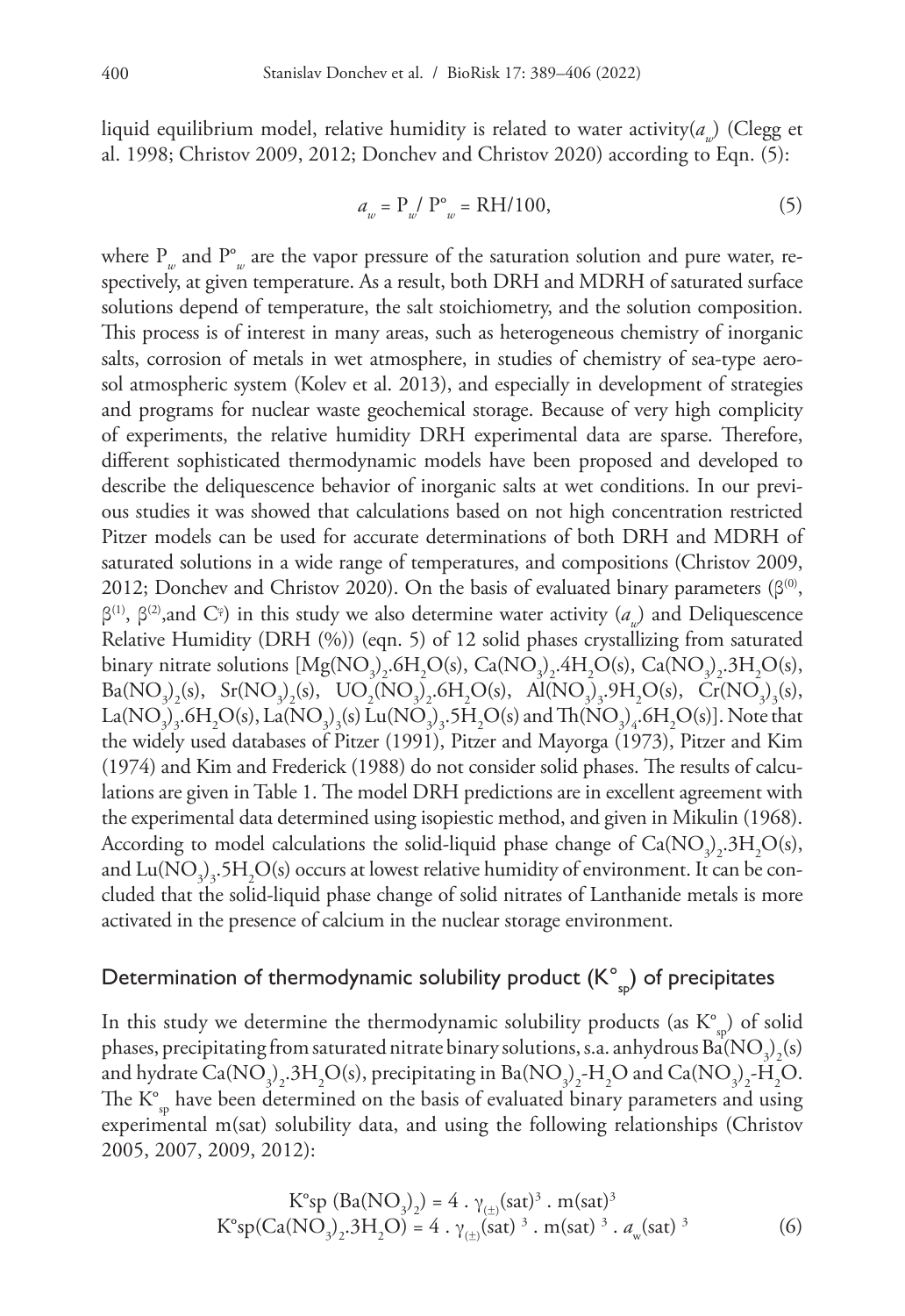**Table 1.** Comparison between model calculated and recommended values of the Deliquescence Relative Humidity [DRH (%) =  $a_w$  (sat). 100; where  $a_w$  (sat) is activity of water at saturation] and of the logarithm of the thermodynamic solubility product (as  $lnK<sub>°s</sub>$ ) of nitrate solid phases crystallizing from saturated binary solutions at  $T = 25^{\circ}$  C.

| Salt composition                                                       | $ln K^{\circ}$<br>m(sat)(exp) |            |                                                                          | $DRH(\% )$ |                          |
|------------------------------------------------------------------------|-------------------------------|------------|--------------------------------------------------------------------------|------------|--------------------------|
|                                                                        | (mol.kg')                     | This work  | Reference data                                                           | This work  | Reference                |
|                                                                        |                               | calculated |                                                                          | calculated | data <sup>a</sup>        |
| $Mg(NO3), 6H2O(cr)$                                                    | 5.06 <sup>a</sup>             | 7.0098     | 7.02 <sup>b</sup>                                                        | 52.32      | 52.90                    |
| $Ca(NO3)$ , 4H, $O(cr)$ (stable solid)                                 | 8.41 <sup>a</sup>             | 4.4362     | 4.53 <sup>b</sup>                                                        | 49.07      | 49.10                    |
| $Ca(NO3)$ , $3H3O(cr)$ (metastable solid)                              | $14.77^{\circ}$               | 6.6449     | $5.34b$ (m(sat) = 15.0 m)                                                | 22.52      | ٠                        |
| Ba(NO <sub>3</sub> )(cr)                                               | 0.39 <sup>a</sup>             | $-5.125$   |                                                                          | 98.61      | 98.60                    |
| Sr(NO <sub>2</sub> ), .4H, O (cr)                                      | 3.76 <sup>a</sup>             | 0.0327     | ٠                                                                        | 84.83      | 84.80                    |
| $UO2(NO3)2$ .6H <sub>2</sub> O(cr)                                     | 3.21 <sup>a</sup>             | 5.3022     | $5.251$ °                                                                | 73.44      | 73.60                    |
| $Al(NO2)2$ .9H,O (cr)                                                  | 3.16 <sup>a</sup>             | 4.3081     | ٠                                                                        | 59.88      | 60.20                    |
| $Cr(NO_3)$ <sub>3</sub> (cr) <sup>e</sup>                              | 1.4 <sup>e</sup>              | 1.2097     |                                                                          | 86.38      | $\overline{\phantom{a}}$ |
| La(NO <sub>2</sub> ) <sub>2</sub> .6H <sub>2</sub> O (cr) <sup>d</sup> | 4.615 <sup>d</sup>            | 2.1599     | 2.97 <sup>d</sup>                                                        | 62.38      | ٠                        |
| $La(NO3)3(cr)3$                                                        | 2.94 <sup>a</sup>             | 1.4704     |                                                                          | 77.73      | 77.60                    |
| $Lu(NO2)2 5H2O (cr)$                                                   | $6.815$ <sup>d</sup>          | 10.7681    | 10.67                                                                    | 31.27      | ٠                        |
| $Th(NO2)4$ .6H <sub>2</sub> O(cr)                                      | 4.00 <sup>a</sup>             | 4.4886     | $4.71^{\circ}$ (as Th(NO <sub>2</sub> ) <sub>4</sub> .5H <sub>2</sub> O) | 54.46      | 55.0                     |

Experimental data of Mikulin (1968); <sup>b</sup>Calculated values of Lach et al. (2018) <sup>c</sup>Calculated values of Lassin et al. (2020); <sup>d</sup> Values from Guignot et al. (2019); <sup>e</sup> Accepted m(sat) molality and stoichiometry of solid phase.

As a next step, using the accepted new developed parameterizations, and experimentally determined molalities (m(sat) of the saturated binary solutions (Mikulin 1968; Guignot et al. 2019; Lassin et al. 2020)) we calculate the logarithm of the thermodynamic solubility product (ln  $K^{\circ}_{\infty}$ ) of twelve nitrate solid phases crystallizing from saturated binary nitrate solutions at 25 °C (Eqn. (6)). The model calculations are given in Table 1. With only 2 exceptions (for  $Ca(\text{NO}_3)_2.3\text{H}_2\text{O(s)}$  and  $\text{La}(\text{NO}_3)_3\text{.}6\text{H}_2\text{O(s)})$  a good agreement has been obtained with calculations of Lach et al. (2018), Lassin et al. (2020), and Guignot et al. (2019) for all nitrate solids. The In  $K^{\circ}$  differences are mainly due on the 1) different m(sat) values used in calculations (see Eqn. (6)), and 2) different experimental data source with different m(max) values used in parameterization.

# **Summary and conclusions**

In this study we developed new thermodynamic models for solution behavior and solid-liquid equilibrium in 10 nitrate binary systems of the type 2–1  $(Mg(NO<sub>3</sub>)<sub>2</sub>$ - $H_2O$ ,  $Ca(NO_3)_2-H_2O$ ,  $Ba(NO_3)_2-H_2O$ ,  $Sr(NO_3)_2-H_2O$ , and  $UO_2(NO_3)_2-H_2O$ ), 3–1  $(Cr(NO_3)_3-H_2O, Al(NO_3)_3-H_2O, La(NO_3)_3-H_2O, Lu(NO_3)_3-H_2O), and 4-1$ (Th(NO<sub>3</sub>)<sub>4</sub>-H<sub>2</sub>O) from low to very high concentration at 25 °C. To parameterize models for binary systems we used all available raw experimental osmotic coefficients data (φ) for whole concentration range of solutions, and up to saturation point. Data for supersaturation zone, available for Ca(NO<sub>3</sub>)<sub>2</sub>-H<sub>2</sub>O, UO<sub>2</sub>(NO<sub>3</sub>)<sub>2</sub>-H<sub>2</sub>O, and Th(NO<sub>3</sub>)<sub>4</sub>-H<sub>2</sub>O systems, are also included in parameterization. To construct models, we used different versions of standard molality-based Pitzer approach. It was established that with only 2 exceptions  $(Ba(NO<sub>3</sub>)<sub>2</sub>-H<sub>2</sub>O$ , and  $UO<sub>2</sub>(NO<sub>3</sub>)<sub>2</sub>-H<sub>2</sub>O)$  application of extended approach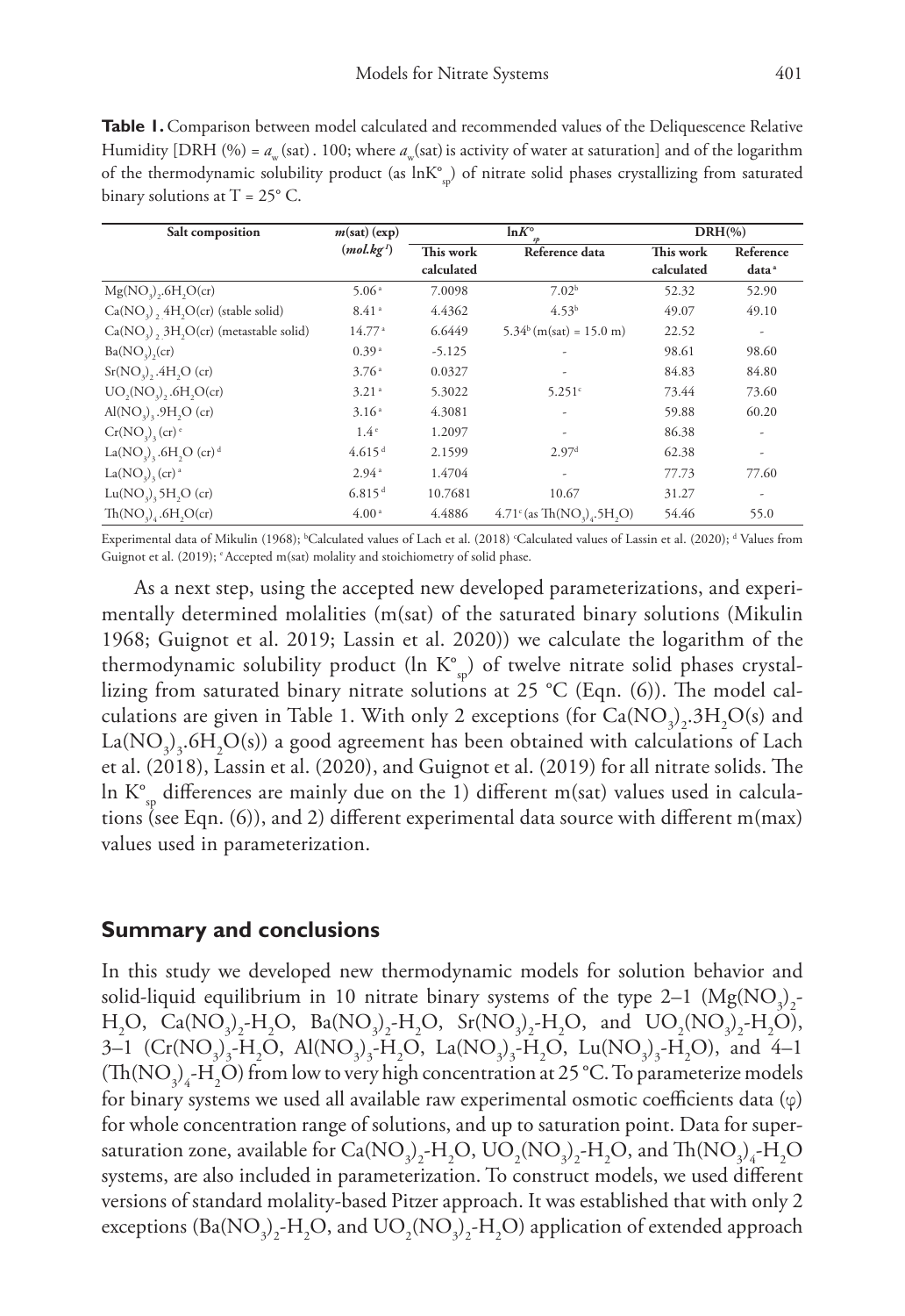with 4 parameters (β<sup>(0)</sup>, β<sup>(1)</sup>, β<sup>(2)</sup>,and C<sup>φ</sup>) and variation of  $\alpha$ <sub>2</sub> term in fundamental Pitzer equations leads to the lowest values of standard model-experiment deviation. The predictions of new developed here models are in excellent agreement with experimental osmotic coefficients data (see Fig. 1), and with recommendations on activity coefficients (not given here) in binary solutions from low to very high concentration: up to 14.77 mol. kg<sup>-1</sup> in Ca(NO<sub>3</sub>)<sub>2</sub>-H<sub>2</sub>O. The Deliquescence Relative Humidity (DRH), and thermodynamic solubility product (as  $\ln K^\circ_{sp}$ ) of of 12 solid phases crystallizing from saturated binary nitrate solutions  $[Mg(NO_3)_2.6H_2O(s), Ca(NO_3)_2.4H_2O(s), Ca(NO_3)_2.3H_2O(s),$  $Ba(NO<sub>3</sub>)<sub>2</sub>(s), Sr(NO<sub>3</sub>)<sub>2</sub>(s), UO<sub>2</sub>(NO<sub>3</sub>)<sub>2</sub>.6H<sub>2</sub>O(s), Al(NO<sub>3</sub>)<sub>3</sub>.9H<sub>2</sub>O(s), Cr(NO<sub>3</sub>)<sub>3</sub>(s),$ La(NO<sub>3</sub>)<sub>3</sub>.6H<sub>2</sub>O(s), La(NO<sub>3</sub>)<sub>3</sub>(s) Lu(NO<sub>3</sub>)<sub>3</sub>.5H<sub>2</sub>O(s) and Th(NO<sub>3</sub>)<sub>4</sub>.6H<sub>2</sub>O(s)] have been determined on the basis of evaluated binary parameters and using experimental m(sat) solubility data. Model predictions are in good agreement with available reference data. The accurate solid-liquid equilibrium models for nitrate systems described in this study are of high importance for development of strategies and programs for nuclear waste geochemical storage.

## **Acknowledgement**

We wish to thank the reviewers (Dr. Krasimir Kostov and anonymous reviewer) for their constructive suggestions and helpful comments. The manuscript was improved considerably through their comments. The work was supported by the European Regional Development Fund, Project BG05M2OP001-1.001-0004, and by Shumen University Research Program, Project RD-08-131/04.02.2021

#### **References**

- Altmaier M, Brendler V, Bube C, Neck V, Marquardt C, Moog HC, Richter A, Scharge T, Voigt W, Wilhelm S, Wilms T, Wollmann G (2011) THEREDA-Thermodynamische Referenzdatenbasis. Report GRS 265.
- Christov C (1995) Thermodynamic study of  $(b_1LiBr + b_2MgBr_2)(aq)$ , where b denotes molality, at the temperature 348.15 K. The Journal of Chemical Thermodynamics 27(11): 1267–1273.<https://doi.org/10.1006/jcht.1995.0133>
- Christov C (1996a) Thermodynamic study of the co-crystallization of 2RbCl.NiCl<sub>2</sub>.2H<sub>2</sub>O and  $2{\rm RbCl}.{\rm MnCl}_{_2}$ . $2{\rm H}_{_2}{\rm O}$  at the temperature 298.15 K. The Journal of Chemical Thermodynamics 28(7): 743–752.<https://doi.org/10.1006/jcht.1996.0068>
- Christov C (1996b) Thermodynamics of the aqueous sodium and magnesium bromide system at the temperatures  $273.15$  K and  $298.15$  K. Calphad  $20(4)$ : 501–509. [https://doi.](https://doi.org/10.1016/S0364-5916(97)00012-6) [org/10.1016/S0364-5916\(97\)00012-6](https://doi.org/10.1016/S0364-5916(97)00012-6)
- Christov C (1998) Thermodynamic study of the KCl-K<sub>2</sub>SO<sub>4</sub>-K<sub>2</sub>Cr<sub>2</sub>O<sub>7</sub>-H<sub>2</sub>O system at the temperature 298.15 K. Calphad 22(4): 449–457. [https://doi.org/10.1016/S0364-](https://doi.org/10.1016/S0364-5916(99)00004-8) [5916\(99\)00004-8](https://doi.org/10.1016/S0364-5916(99)00004-8)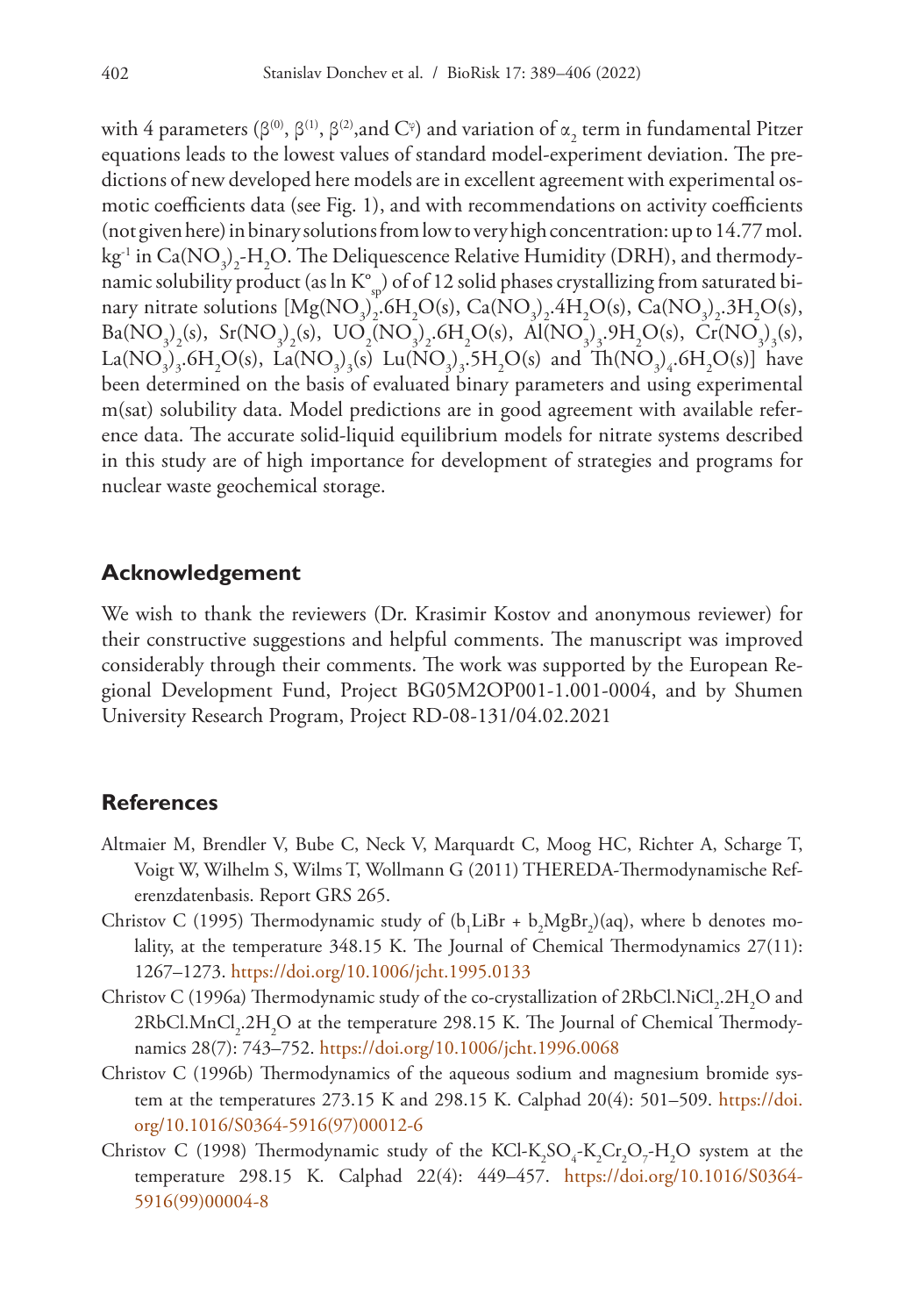- Christov C (1999) Study of (m<sub>1</sub>KCl + m<sub>2</sub>MeCl<sub>2</sub>)(aq), and (m<sub>1</sub>K<sub>2</sub>SO<sub>4</sub> + m<sub>2</sub>MeSO<sub>4</sub>)(aq) where m denotes molality and Me denotes Cu or Ni, at the temperature 298.15 K. The Journal of Chemical Thermodynamics 31(1): 71–83. <https://doi.org/10.1006/jcht.1998.0419>
- Christov C (2001) Thermodynamic study of the NaCl-Na<sub>2</sub>SO<sub>4</sub>-Na<sub>2</sub>Cr<sub>2</sub>O<sub>7</sub>-H<sub>2</sub>O system at the temperature 298.15 K. Calphad 25: 11–17.[https://doi.org/10.1016/S0364-](https://doi.org/10.1016/S0364-5916(01)00025-6) [5916\(01\)00025-6](https://doi.org/10.1016/S0364-5916(01)00025-6)
- Christov C (2002a) Thermodynamics of formation of ammonium, sodium, and potassium alums and chromium alums. Calphad 26(1): 85–94. [https://doi.org/10.1016/S0364-](https://doi.org/10.1016/S0364-5916(02)00026-3) [5916\(02\)00026-3](https://doi.org/10.1016/S0364-5916(02)00026-3)
- Christov C (2002b) Thermodynamic study of quaternary systems with participation of ammonium and sodium alums and chromium alums. Calphad 26(3): 341–352. [https://doi.](https://doi.org/10.1016/S0364-5916(02)00049-4) [org/10.1016/S0364-5916\(02\)00049-4](https://doi.org/10.1016/S0364-5916(02)00049-4)
- Christov C (2003a) Thermodynamics of formation of double salts  $M_2SO_4$ .MeS $O_4$ .6H<sub>2</sub>O and  $\rm M_2SeO_4$ . $\rm MeSeO_4$ . $\rm 6H_2O$  where  $\rm M$  denotes Rb, or Cs, and Me denotes Co, Ni or Zn. The Journal of Chemical Thermodynamics 35(11): 1775–1792. [https://doi.org/10.1016/j.](https://doi.org/10.1016/j.jct.2003.08.004) [jct.2003.08.004](https://doi.org/10.1016/j.jct.2003.08.004)
- Christov C (2003b) Thermodynamic study of the co-crystallization of ammonium, sodium and potassium alums and chromium alums. Calphad 27(2): 153–160. [https://doi.org/10.1016/](https://doi.org/10.1016/S0364-5916(03)00046-4) [S0364-5916\(03\)00046-4](https://doi.org/10.1016/S0364-5916(03)00046-4)
- Christov C (2003c) Thermodynamic study of aqueous sodium, potassium and chromium chloride systems at the temperature 298.15 K. The Journal of Chemical Thermodynamics 35(6): 909–917. [https://doi.org/10.1016/S0021-9614\(03\)00042-9](https://doi.org/10.1016/S0021-9614(03)00042-9)
- Christov C (2004) Pitzer ion-interaction parameters for Fe(II) and Fe(III) in the quinary {Na+K+Mg+Cl+SO<sub>4</sub>+H<sub>2</sub>O} system at T = 298.15 K. The Journal of Chemical Thermodynamics 36(3): 223-235.<https://doi.org/10.1016/j.jct.2003.11.010>
- Christov C (2005) Thermodynamics of formation of double salts and solid solutions from aqueous solutions. The Journal of Chemical Thermodynamics 37(10): 1036–1060. [htt](https://doi.org/10.1016/j.jct.2005.01.008)[ps://doi.org/10.1016/j.jct.2005.01.008](https://doi.org/10.1016/j.jct.2005.01.008)
- Christov C (2007) An isopiestic study of aqueous NaBr and KBr at 50°C. Chemical Equilibrium model of solution behavior and solubility in the NaBr-H<sub>2</sub>O, KBr-H<sub>2</sub>O and Na-K-Br-H2 O systems to high concentration and temperature. Geochimica et Cosmochimica Acta 71(14): 3357–3369. <https://doi.org/10.1016/j.gca.2007.05.007>
- Christov C (2009) Chemical equilibrium model of solution behavior and solubility in the Mg- $\text{Cl}_2\text{-H}_2\text{O}$ , and  $\text{HCl-MgCl}_2\text{-H}_2\text{O}$  systems to high concentration from 0°C to 100°C. Journal of Chemical & Engineering Data 54: 2599–2608.<https://doi.org/10.1021/je900135w>
- Christov C (2012) Study of bromide salts solubility in the  $(m_1KBr + m_2CaBr_2)(aq)$  system at T = 323.15 K. Thermodynamic model of solution behavior and solid-liquid equilibria in the ternary (m<sub>1</sub>KBr + m<sub>2</sub>CaBr<sub>2</sub>)(aq), and (m<sub>1</sub>MgBr<sub>2</sub> + m<sub>2</sub>CaBr<sub>2</sub>)(aq), and in quinary  ${Na+K+Mg+Ca+Br+H}_{2}$  systems to high concentration and temperature. The Journal of Chemical Thermodynamics 55: 7–22. <https://doi.org/10.1016/j.jct.2012.06.006>
- Christov C (2020) Thermodynamic models for solid-liquid equilibrium of aluminum, and aluminum-silicate minerals in natural fluids. Current state and perspectives. Review of the Bulgarian Geological Society 81: 69–71.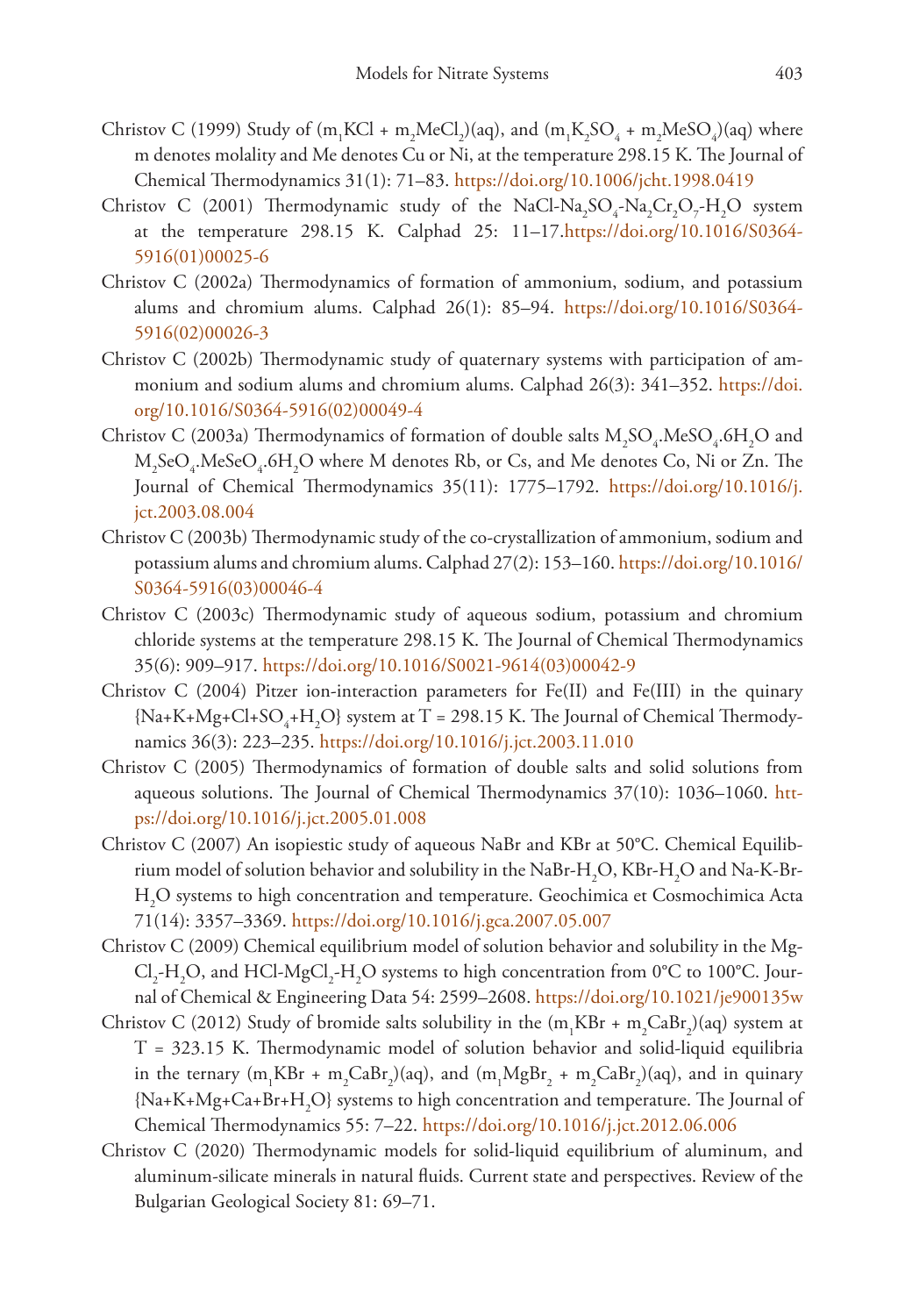- Christov C, Moller N (2004a) Chemical equilibrium model of solution behavior and solubility in the H-Na-K-Cl-OH-HSO<sub>4</sub>-SO<sub>4</sub>-H<sub>2</sub>O system to high concentration and temperature. Geochimica et Cosmochimica Acta 68: 1309–1331. [https://doi.org/10.1016/j.](https://doi.org/10.1016/j.gca.2003.08.017) [gca.2003.08.017](https://doi.org/10.1016/j.gca.2003.08.017)
- Christov C, Moller N (2004b) A chemical equilibrium model of solution behavior and solubility in the H-Na-K-Ca-Cl-OH-HSO<sub>4</sub>-SO<sub>4</sub>-H<sub>2</sub>O system to high concentration and temperature. Geochimica et Cosmochimica Acta 68(18): 3717–3739. [https://doi.org/10.1016/j.](https://doi.org/10.1016/j.gca.2004.03.006) [gca.2004.03.006](https://doi.org/10.1016/j.gca.2004.03.006)
- Christov C, Ojkova T, Mihov D (1998) Thermodynamic study of  $(m_1Na_2SeO_4 + m_2NiSeO_4)$ (aq), where m denotes molality, at the temperature 298.15 K. The Journal of Chemical Thermodynamics 30(1): 73–79.<https://doi.org/10.1006/jcht.1997.0274>
- Christov C, Zhang M, Talman S, Reardon E, Yang T (2012) Review of issues associated with evaluation of Pitzer interaction parameters. Mineralogical Magazine 76: 1578. [https://](https://goldschmidtabstracts.info/abstracts/abstractView?id=2012001520) [goldschmidtabstracts.info/abstracts/abstractView?id=2012001520](https://goldschmidtabstracts.info/abstracts/abstractView?id=2012001520)
- Clegg S, Brimblecombe P, Wexler A (1998) Thermodynamic model of the system  $H^{\ast}$ -NH<sub>4</sub><sup>+</sup>-Na<sup>+</sup>- SO<sub>4</sub><sup>2</sup>-NO<sub>3</sub>-Cl<sup>-</sup>-H<sub>2</sub>O at 298.15 K. The Journal of Physical Chemistry A 102(12): 2155–2171.<https://doi.org/10.1021/jp973043j>
- Donchev S, Christov C (2020) Development of Accurate Chemical Thermodynamic Database for Geochemical Storage of Nuclear Waste. Part I: Models for Predicting Solution Properties and Solid-Liquid Equilibrium in Binary Nitrate Systems of the Type 1–1. Ecologia Balkanica, Special Edition 3: 195–210. <http://eb.bio.uni-plovdiv.bg>
- Donchev S, Tsenov T, Christov C (2021) Chemical and geochemical modeling. Thermodynamic models for binary fluoride systems from low to very high concentration (> 35 m) at 298.15 K. Acta Scientifica Naturalis 8(2): 1–15.<https://doi.org/10.2478/asn-2021-0014>
- Dossier ANDRA (2005) Argile. Evaluation de La Faisabilité Du Stockage Géologique En Formation Argileuse. <https://www.andra.fr/sites/default/files/2017-12/266.pdf>
- El Guendouzi M, Marouani M (2003) Water activities and osmotic and activity coefficients of aqueous solutions of nitrates at 25 °C by the hygrometric method. Journal of Solution Chemistry 32(6): 535–546.<https://doi.org/10.1023/A:1025365900350>
- Gruszkiewicz M, Simonson J (2005) Vapor pressures and isopiestic molalities of concentrated  $\rm CaCl_{2}(aq),$  and  $\rm CaBr_{2}(aq),$  and  $\rm NaCl(aq)$  to T = 523.15 K. The Journal of Chemical Thermodynamics 37(9): 906–930. <https://doi.org/10.1016/j.jct.2004.12.009>
- Guignot S, Lassin A, Christov C, Lach A, André L, Henocq P (2019) Modelling the osmotic and activity coefficients of lanthanide nitrate aqueous solutions at 298.15 K from low molalities to (super) saturation. Journal of Chemical & Engineering Data 64(1): 345–359. <https://doi.org/10.1021/acs.jced.8b00859>
- Harvie C, Moller N, Weare J (1984) The prediction of mineral solubilities in natural waters: The Na-K-Mg-Ca-H-Cl-SO<sub>4</sub>-OH-HCO<sub>3</sub>-CO<sub>3</sub>-CO2-H<sub>2</sub>O system from zero to high concentration at 25°C. Geochimica et Cosmochimica Acta 48(4): 723–751. [https://doi.](https://doi.org/10.1016/0016-7037(84)90098-X) [org/10.1016/0016-7037\(84\)90098-X](https://doi.org/10.1016/0016-7037(84)90098-X)
- Kim H-T, Frederick Jr W (1988) Evaluation of Pitzer ion interaction parameters of aqueous electrolytes at 25°C. 1. Single salt parameters. Journal of Chemical & Engineering Data 33(2): 177–184. <https://doi.org/10.1021/je00052a035>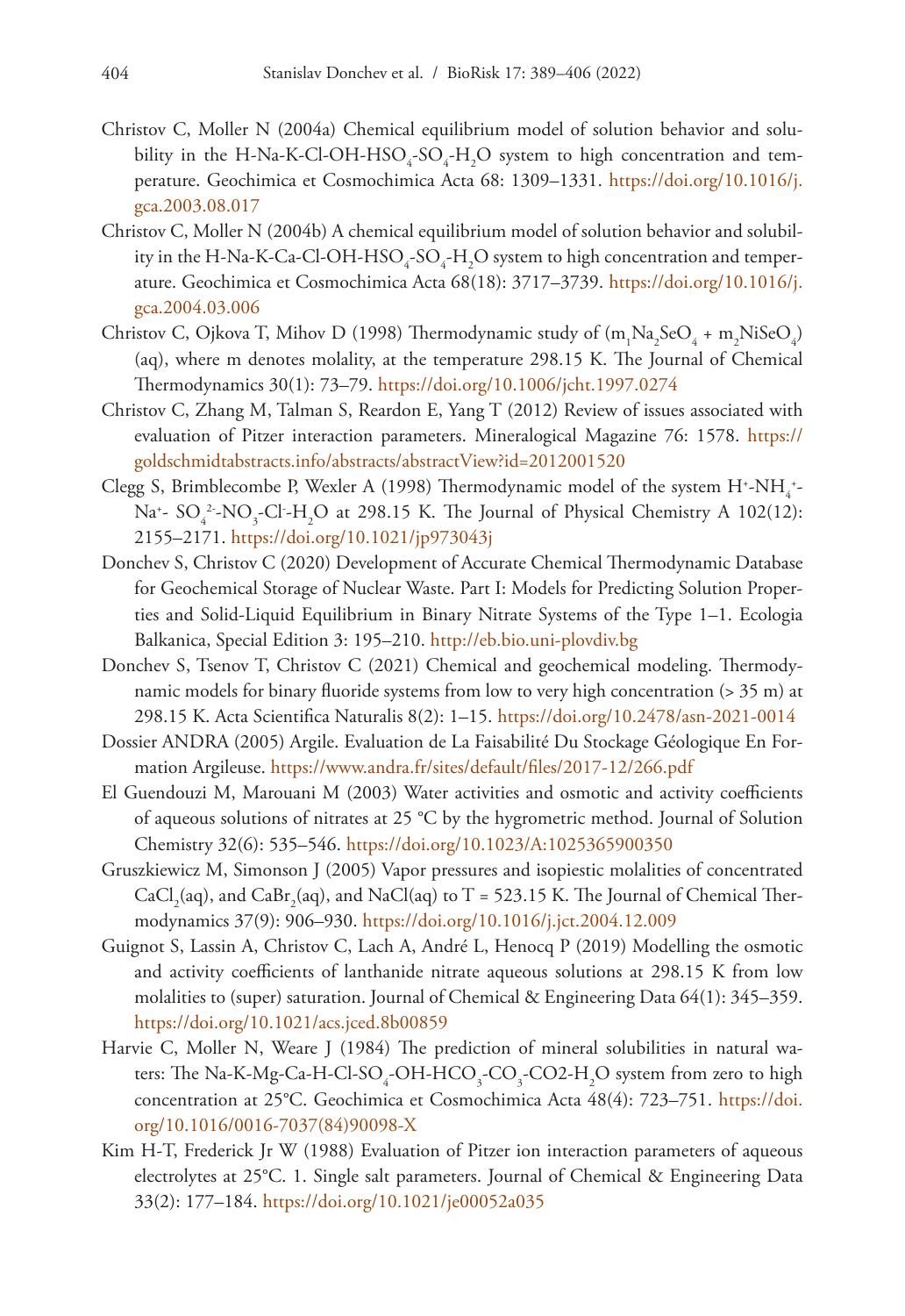- Kolev H, Tyuliev G, Christov C, Kostov K (2013) Experimental study of the surface chemical composition of sea salt crystallized at evaporation of sea water under natural conditions. Bulgarian Chemical Communications 45: 584–591. [http://www.bcc.bas.bg/BCC\\_](http://www.bcc.bas.bg/BCC_)
- Lach A, André L, Guignot S, Christov C, Henocq P, Lassin A (2018) A Pitzer parameterization to predict solution properties and salt solubility in the H-Na-K-Ca-Mg-NO<sub>3</sub>-H<sub>2</sub>O system at 298.15 K. Journal of Chemical & Engineering Data 63(3): 787–800. [https://](https://doi.org/10.1021/acs.jced.7b00953) [doi.org/10.1021/acs.jced.7b00953](https://doi.org/10.1021/acs.jced.7b00953)
- Lassin A, Christov C, André L, Azaroual M (2015) A thermodynamic model of aqueous electrolyte solution behavior and solid-liquid equilibrium in the Li-H-Na-K-Cl-OH- $\rm H_2O$ system to very high concentrations (40 Molal) and from 0 to 250°C. American Journal of Science 315(3): 204–256. <https://doi.org/10.2475/03.2015.02>
- Lassin A, Guignot S, Lach A, Christov C, André L, Madé B (2020) Modeling the solution properties and mineral-solution equilibria in radionuclide-bearing aqueous nitrate systems. Application to binary and ternary systems containing U, Th or lanthanides, at 25°C. Journal of Chemical & Engineering Data 65(7): 3613–3626.<https://doi.org/10.1021/acs.jced.0c00180>
- Maliutin AS, Kovalenko NA, Uspenskaya IA (2020) Thermodynamic Properties and Phase Equilibria in the  $\rm H_2O{\rm -HNO_3^{\rm -}UO_2(NO_3)_2}$  System. Moscow University Chemistry Bulletin 75(2): 65–71. <https://doi.org/10.3103/S0027131420020091>
- Mikulin G (1968) Voprosy Fizicheskoi Khimii Electrolytov. Izd. Khimiya, St. Petersburg, 417 pp.
- Moller N, Christov C, Weare J (2006) Thermodynamic models of aluminumsilicate mineral solubility for application to enhanced geothermal systems. Proceedings 31<sup>th</sup> Workshop on Geothermal Reservoir Engineering. Stanford University, Stanford, California, January 30–February 1, 8 pp.<https://pangea.stanford.edu/ERE/pdf/>IGAstandard/SGW/2006/moller.pdf
- Moller N, Christov C, Weare J (2007) Thermodynamic model for predicting interactions of geothermal brines with hydrothermal aluminum silicate minerals. Proceedings 32th Workshop on Geothermal Reservoir Engineering. Stanford University, Stanford, California, January 22–24, 8 pp.<https://geo.stanford.edu/ERE/pdf/IGAstandard/SGW/2007/moller.pdf>
- Ojkova T, Christov C, Mihov D (1999) Thermodynamic study of (NH<sub>4</sub>)<sub>2</sub>SeO<sub>4</sub> (aq) and K<sub>2</sub>SeO<sub>4</sub> (aq) at the temperature 298.15 K. Monatshefte für Chemie 130: 1061–1065. [https://doi.](https://doi.org/10.1007/PL00010283) [org/10.1007/PL00010283](https://doi.org/10.1007/PL00010283)
- Park JH, Christov C, Ivanov A, Molina M (2009) On OH uptake by sea salt under humid Conditions. Geophysical Research Letters 36(2): LO2802. [https://doi.](https://doi.org/10.1029/2008GL036160) [org/10.1029/2008GL036160](https://doi.org/10.1029/2008GL036160)
- Petrenko S, Pitzer K (1997) Thermodynamics of aqueous NaOH over the complete composition range and to 523 K and 400 Mpa. The Journal of Physical Chemistry B 101(18): 3589–3595.<https://doi.org/10.1021/jp963707>
- Pitzer KS (1973) Thermodynamics of Electrolytes. I. Theoretical Basis and General Equations. Journal of Physical Chemistry 77(2): 268–277. <https://doi.org/10.1021/j100621a026>
- Pitzer KS (1991) Ion Interaction Approach: Theory and Data Correlation. Chapter 3 of Activity Coefficients in Electrolyte Solutions. 2nd edn. CRC Press, Boca Raton, Florida.
- Pitzer KS, Kim JJ (1974) Thermodynamics of Electrolytes. IV. Activity and Osmotic Coefficients for Mixed Electrolytes. Journal of the American Chemical Society 96(18): 5701– 5707.<https://doi.org/10.1021/ja00825a004>